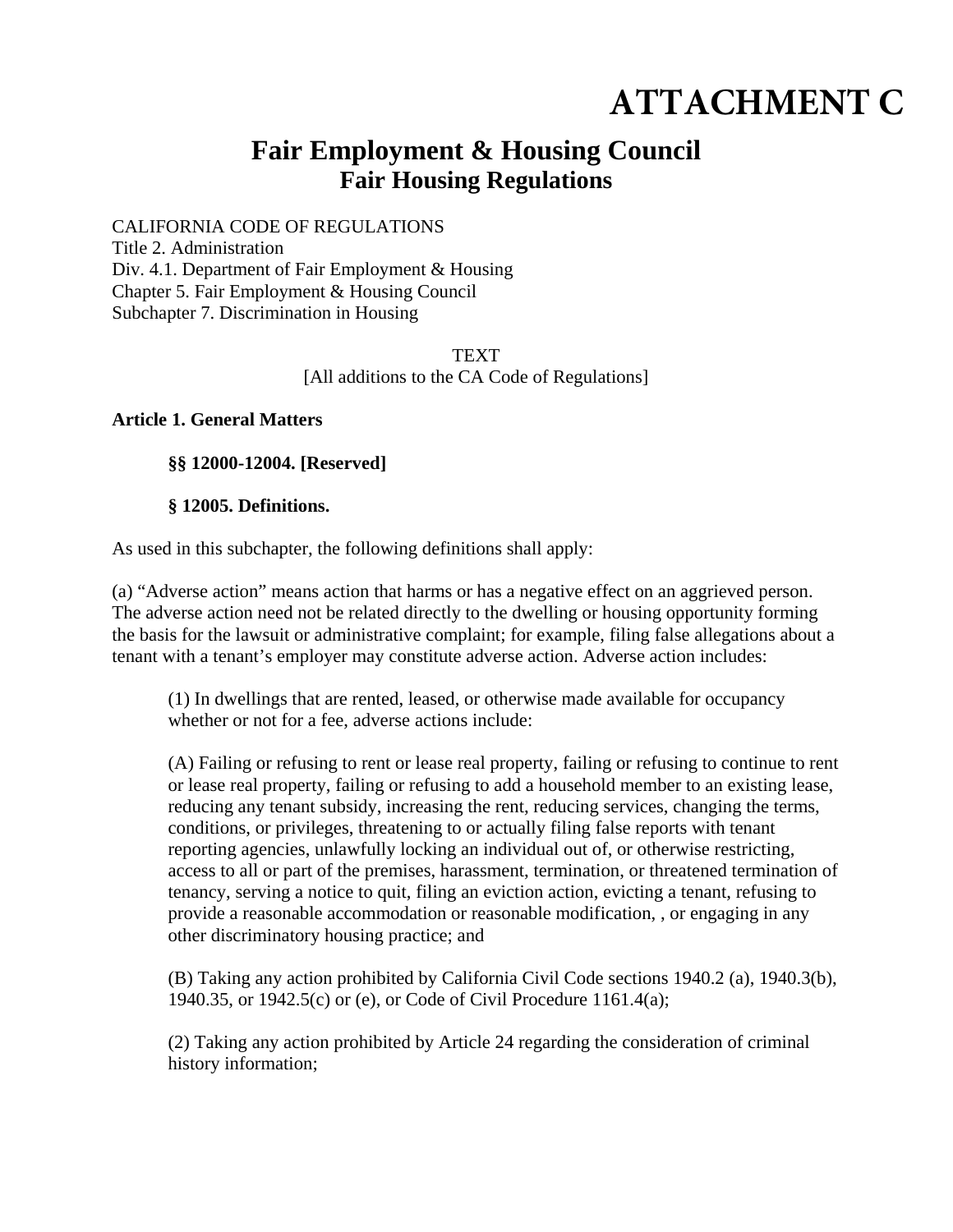(3) Refusing to sell a dwelling or residential real estate or otherwise failing or refusing to enter into a residential real estate related transaction;

(4) Refusing to provide financial assistance related to a dwelling or residential real estate; or

(5) Taking other action that has an adverse effect on an aggrieved person.

(b) "Aggrieved person" includes any person who:

(1) Believes they have been injured by a discriminatory housing practice; or

(2) Believes that they will be injured by a discriminatory housing practice that is about to occur.

(c) "Arrest" means a record from any jurisdiction that does not result in a conviction and includes information indicating that an individual has been questioned, apprehended, taken into custody or detained, or held for investigation by a law enforcement, police, military, or prosecutorial agency, and/or charged with or indicted for any felony, misdemeanor or other criminal offense.

(d) "Assistance animal" means an animal that is necessary as a reasonable accommodation for an individual with a disability. See also, section 12185. Assistance animals include service animals and support animals. An assistance animal is not a pet. It is an animal that works, provides assistance, or performs tasks for the benefit of an individual with a disability, or provides emotional support that alleviates one or more identified symptoms or effects of an individual's disability.

(1) "Service animals" are animals that are trained to perform specific tasks to assist individuals with disabilities, including individuals with mental health disabilities. Service animals do not need to be professionally trained or certified, but may be trained by the individual with a disability or another individual. Specific examples include, but are not limited to:

(A) "Guide dog," as defined at Civil Code section 54.1, or other animal trained to guide a blind individual or individual with low vision.

(B) "Signal dog," as defined at Civil Code section 54.1, or other animal trained to alert a deaf or hard-of-hearing individual to sounds.

(C) "Service dog," as defined at Civil Code section 54.1, or other animal individually trained to the requirements of an individual with a disability.

(D) "Miniature horses" meeting the requirements of 28 CFR 35.136(i) and 28 CFR  $36.302(c)(9)$ .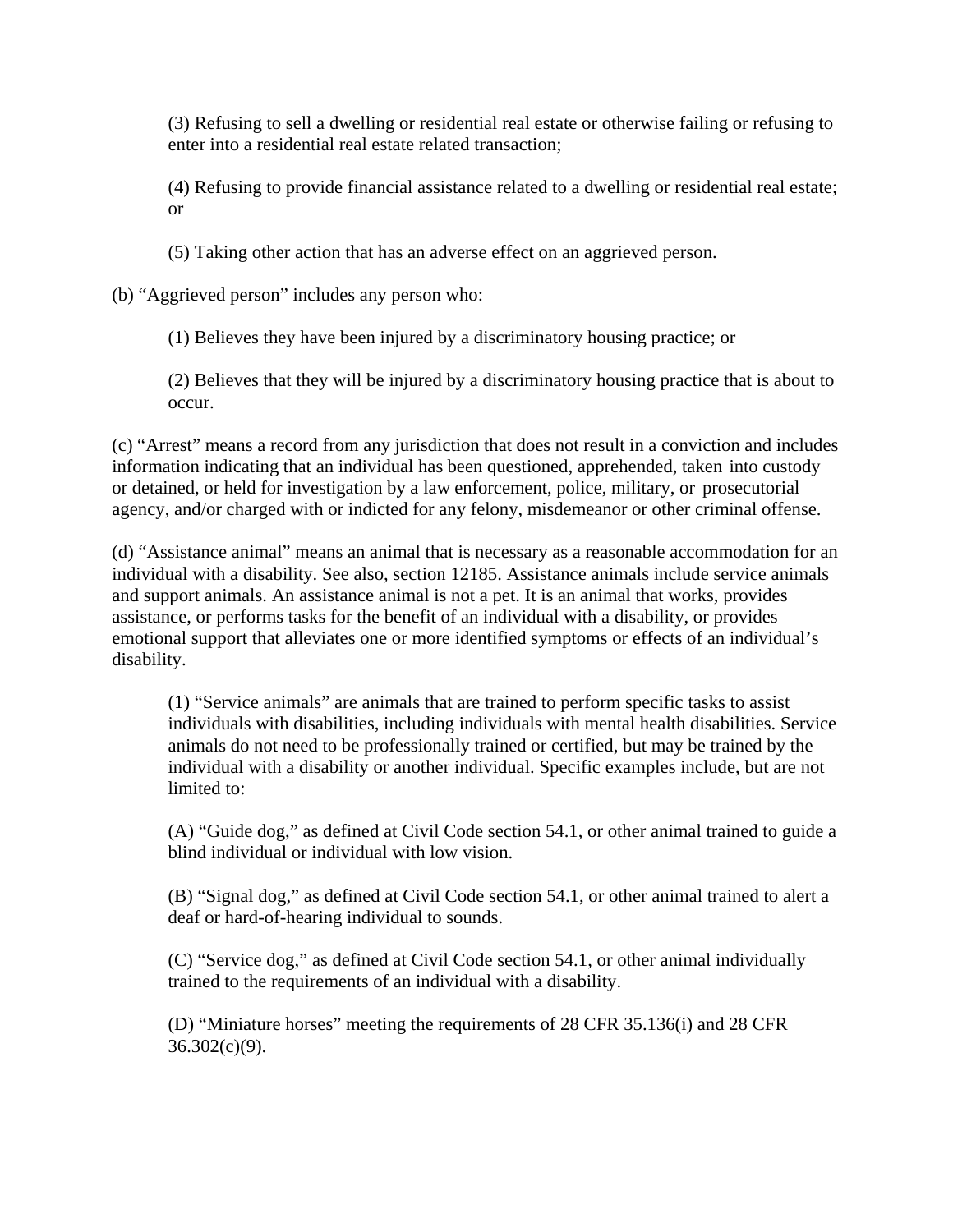(E) "Service animals in training," including guide, signal, and service dogs being trained by individuals with disabilities, persons assisting individuals with disabilities, or authorized trainers under Civil Code sections 54.1(c) and 54.2(b).

(2) "Support animals" are animals that provide emotional, cognitive, or other similar support to an individual with a disability. A support animal does not need to be trained or certified. Support animals are also known as comfort animals or emotional support animals.

(e) "Building" means a structure, facility, or portion thereof that contains or serves one or more dwelling units.

(f) "Business establishment" shall have the same meaning as in Section 51 of the Civil Code. Business establishments include persons engaged in the operation of a business covered by Section 51 of the Civil Code, insofar as the business is related to dwellings, housing opportunities, financial assistance, land use, or residential real estate-related activities. The term business establishment shall be broadly interpreted. For example:

(1) The rental, sale, management or operation of residential real estate, including common interest developments and mobilehome parks, constitute business establishments;

(2) Government bodies engaged in enacting legislation to implement governmental functions may not constitute business establishments, but they may be a business establishment if they operate a business such as a shop in a government building; and

(3) Both nonprofit and for-profit organizations can constitute business establishments depending on the facts, but truly private social clubs not engaged in business activity are not business establishments.

(g) "Common use areas" means rooms, spaces, or elements inside or outside of a building that are made available for the use of residents of a building or the guests thereof. Examples of common use areas include hallways, lounges, lobbies, laundry rooms, refuse rooms, mail rooms, elevators, parking areas, garages, pools, clubhouses, dining areas, physical fitness areas or gyms, play areas, recreational areas, and passageways among and between buildings.

(h) "Complainant" means a person who files a complaint with the department alleging that the person has been aggrieved by a practice made unlawful by any law the department enforces.

(i) "Criminal conviction" means a record from any jurisdiction that includes information indicating that an individual has been convicted of a felony or misdemeanor, other than criminal determinations explicitly excluded by section 12269.

(j) "Criminal history information" means any federal, state or local public record, investigative consumer reports, and other compilations, reports, or other formats based on information in public records which include individual identifiers and describe an individual's arrests and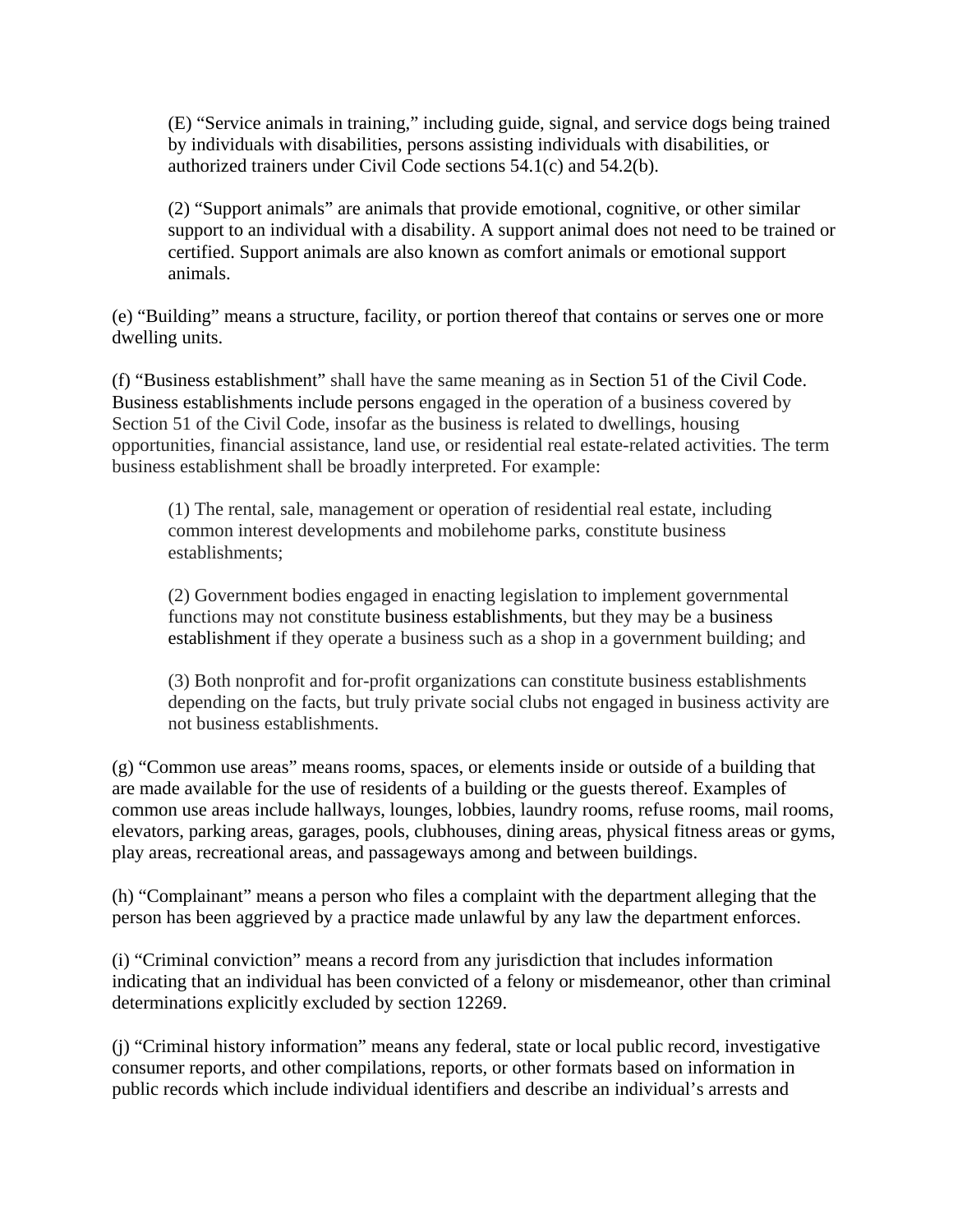subsequent dispositions. For purposes of this article, persons must not seek, consider or use information on criminal convictions except in compliance with section 12269.

(k) "Department" means the Department of Fair Employment and Housing.

(l) "Directly related conviction" means the criminal conviction has a direct and specific negative bearing on the identified interest or purpose supporting the practice. In determining whether a criminal conviction is directly related, a practice should consider the nature and severity of the crime and the amount of time that has passed since the criminal conduct occurred as provided in criminal history information, and additional relevant information as provided in criminal history information.

(m) "Discriminatory housing practice" means an act that is unlawful under federal or state fair housing law, including housing-related violations of the Fair Employment and Housing Act, the federal Fair Housing Act, the Unruh Civil Rights Act, the Ralph Civil Rights Act, the Disabled Persons Act, and the Americans with Disabilities Act.

(n) "Dwelling unit" means a single unit of a housing accommodation for a family or one or more individuals.

(o) "Financial assistance" includes the making or purchasing of loans, grants or the provision of other financial assistance relating to the purchase, organization, development, construction, improvement, repair, maintenance, rental, leasing, occupancy, or insurance of dwellings or which are secured by residential real estate, including:

(1) Mortgages, reverse mortgages, home equity loans, and other loans secured by residential real estate;

(2) Insurance and underwriting related to residential real estate, including construction insurance, property insurance, liability insurance, homeowner's insurance, and renter's insurance; and

(3) Loan modifications, foreclosures, and the implementation of the foreclosure process.

(p) "Housing accommodation" or "dwelling" includes:

(1) One or more dwelling units;

(2) Any building, structure, or portion thereof that is used or occupied as, or designed, arranged, or intended to be used or occupied as, a home, residence, or sleeping place by one individual who maintains a household or by two or more individuals who maintain a common household, and includes all public and common use areas associated with it, if any, including single family homes; apartments; community associations, condominiums, townhomes, planned developments, and other common interest developments as defined in the Davis-Stirling Common Interest Development Act (known colloquially as homeowner associations (HOAs)); housing cooperatives, including those defined under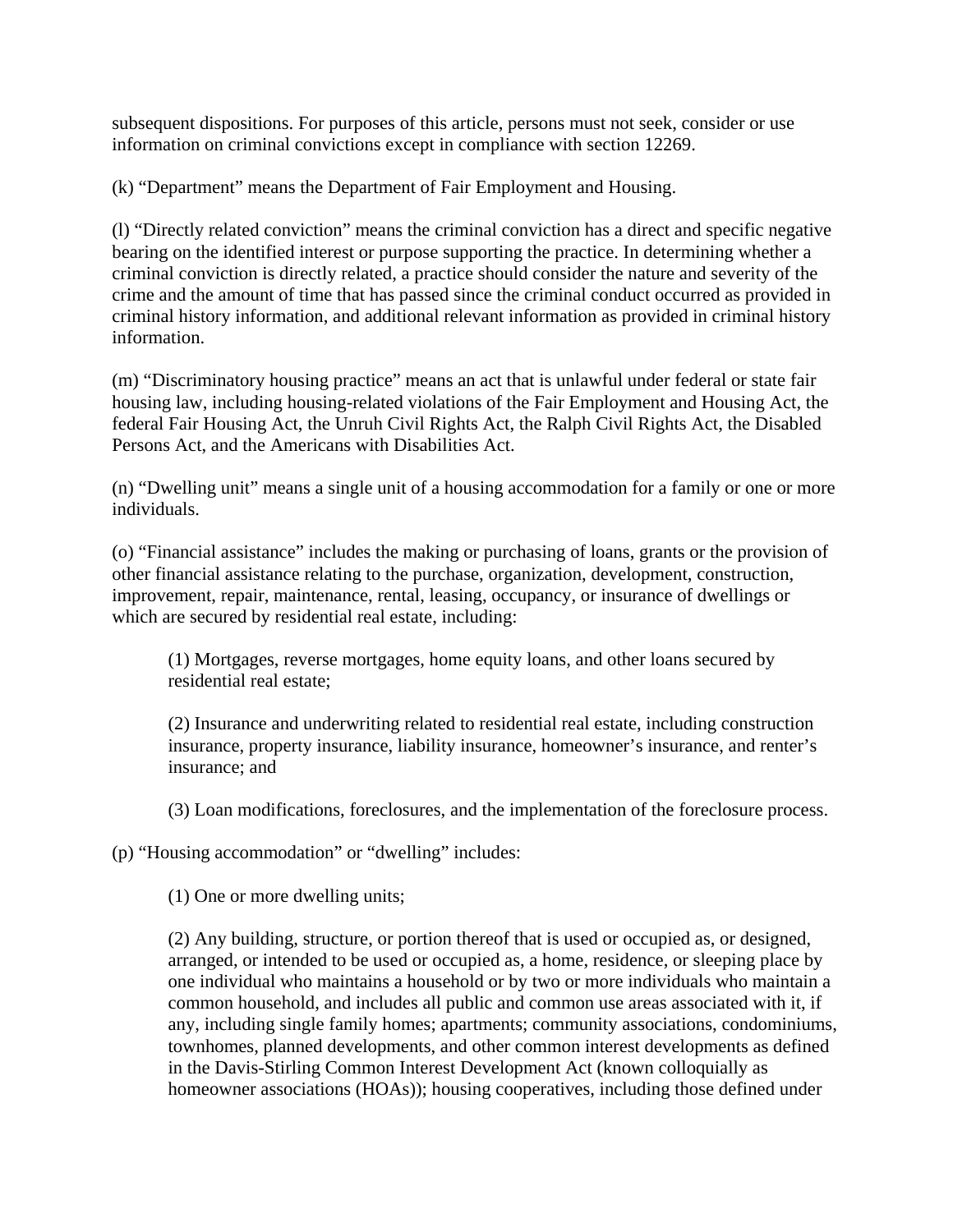Civil Code 4100(d); rooms used for sleeping purposes; single room occupancy hotel rooms and rooms in which people sleep within other types of dwellings in which sleeping accommodations are provided but toileting or cooking facilities are shared by occupants of more than one room or portion of the dwelling; bunkhouses; dormitories, sober living homes; transitional housing; supportive housing; licensed and unlicensed group living arrangements; residential motels or hotels; boardinghouses; emergency shelters; homeless shelters; shelters for individuals surviving domestic violence; cabins and other structures housing farmworkers; hospices; manufactured homes; mobilehomes and mobilehome sites or spaces; modular homes, factory built houses, multi-family manufactured homes, floating homes and floating home marinas, berths, and spaces; communities and live aboard marinas; and recreational vehicles used as a home or residence.

(3) Any vacant land that is offered for sale or lease for the construction of any housing accommodation, dwelling, or portion thereof as defined in subdivision (2); or

(4) All dwellings as defined in and covered by the federal Fair Housing Act (42 U.S.C. §  $3602(b)$ ).

(q) "Housing opportunity" includes the opportunity to obtain, use or enjoy a dwelling, a residential real estate-related transaction, financial assistance in relation to dwellings or residential real estate, development or land use in relation to dwellings or residential real estate, or other housing related privileges, services and facilities, including infrastructure or governmental services.

(r) "Includes" or "including" has the same meaning as "includes, but not limited to" or "including, but is not limited to."

(s) "Legitimate" means that a justification is genuine and not false or pretexual.

(t) "Nondiscriminatory" means that the justification for a challenged practice does not itself discriminate based on a protected basis.

(u) "Owner" includes any person having any legal or equitable right of ownership, governance, possession or the right to rent or lease housing accommodations. This may include:

(1) A lessee, sublessee, assignee, managing agent, real estate broker or salesperson;

(2) A trustee, trustee in bankruptcy proceedings, receiver, or fiduciary;

(3) Any person that is defined as a "housing provider" in a statute, regulation or government program or that is commonly referred to as a "housing provider" in the housing industry;

(4) The state and any of its political subdivisions and any agency thereof;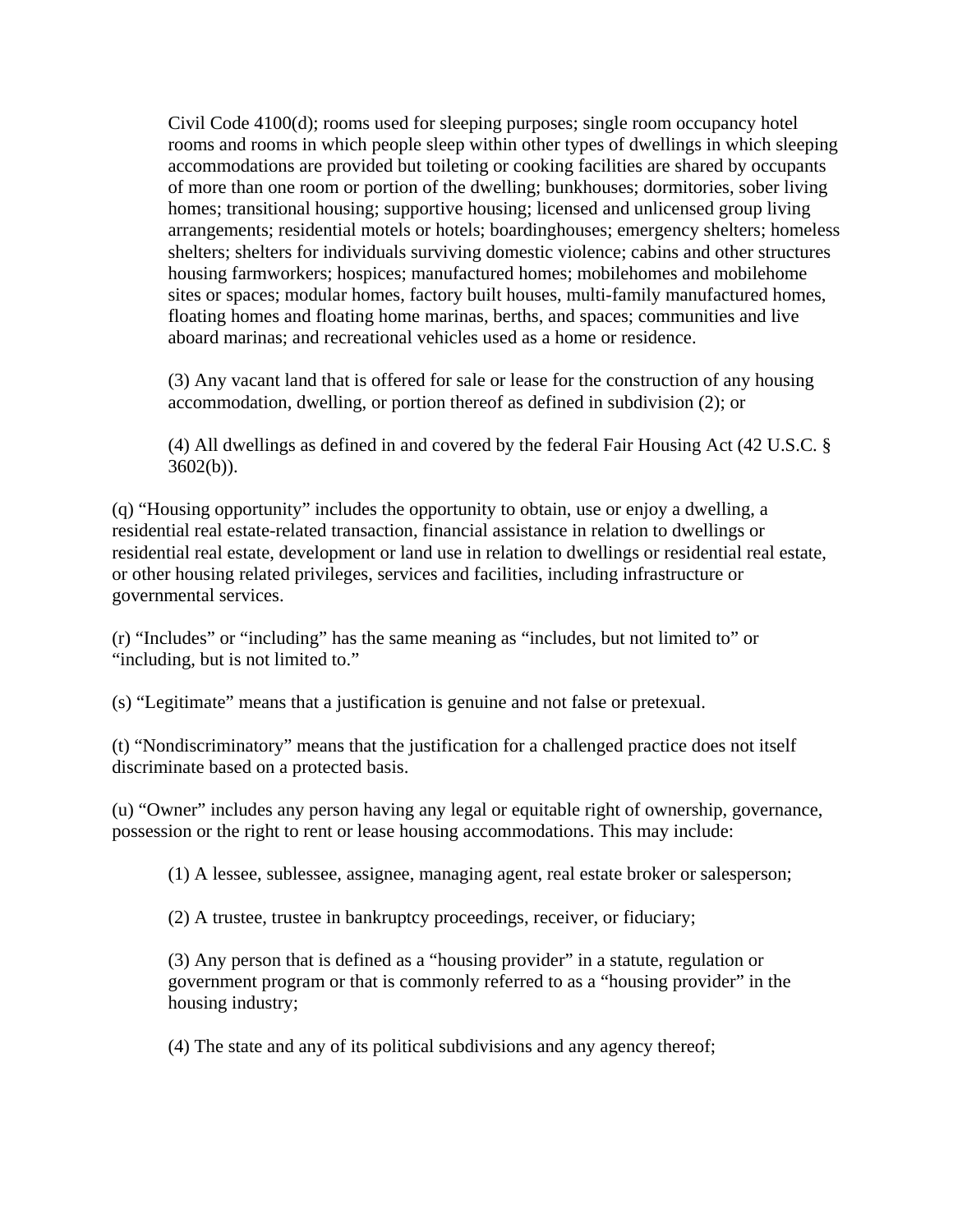(5) Agencies, districts and entities organized under state or federal law, and cities, counties, and cities and counties (whether charter or not), and all political subdivisions and agencies thereof having any legal or equitable right of ownership or possession or the right to rent or lease housing accommodations; and

(6) Governing bodies of common interest developments.

(v) "Person" or "persons" include:

(1) An individual or individuals;

(2) All individuals and entities that are included in the definition of "owner";

(3) All individuals and entities that are described in 42 U.S.C. § 3602(d) and 24 C.F.R. 100.20, including one or more individuals, corporations, partnerships, limited liability companies, associations, labor organizations, legal representatives, mutual companies, joint-stock companies, trusts, unincorporated organizations, trustees, trustees in bankruptcy proceedings, receivers, and fiduciaries;

(4) All institutional third parties, including the Federal Home Loan Mortgage Corporation, Fannie Mae, and any other entities that comprise the secondary loan market;

(5) Community associations, condominiums, planned developments, and other common interest developments, including those defined in the Davis-Stirling Common Interest Development Act (Civil Code section 4000 et seq.);

(6) The state and any of its political subdivisions and any agency thereof; agencies, districts, and entities organized under state or federal law; and cities, counties, and cities and counties (whether charter or not), and all political subdivisions and agencies thereof; and

(7) Any entity that has the power to make housing unavailable or infeasible through its practices, including government entities and agencies, insurance companies, real estate brokers and agents, and entities that provide funding for housing

(8) "Person" shall be interpreted broadly.

(w) "Practice" includes the following, whether written or unwritten or singular or multiple: an action, failure to act, rule, law, ordinance, regulation, decision, standard, policy, procedure, and common interest development governing documents pursuant to Civil Code sections 4205, 4340- 4370. Practice also includes "practices" as used in 24 C.F.R. Part 100.

(x) "Premises" means the interior or exterior spaces, parts, components, or elements of a building, including individual dwelling units and the public and common use areas of a building.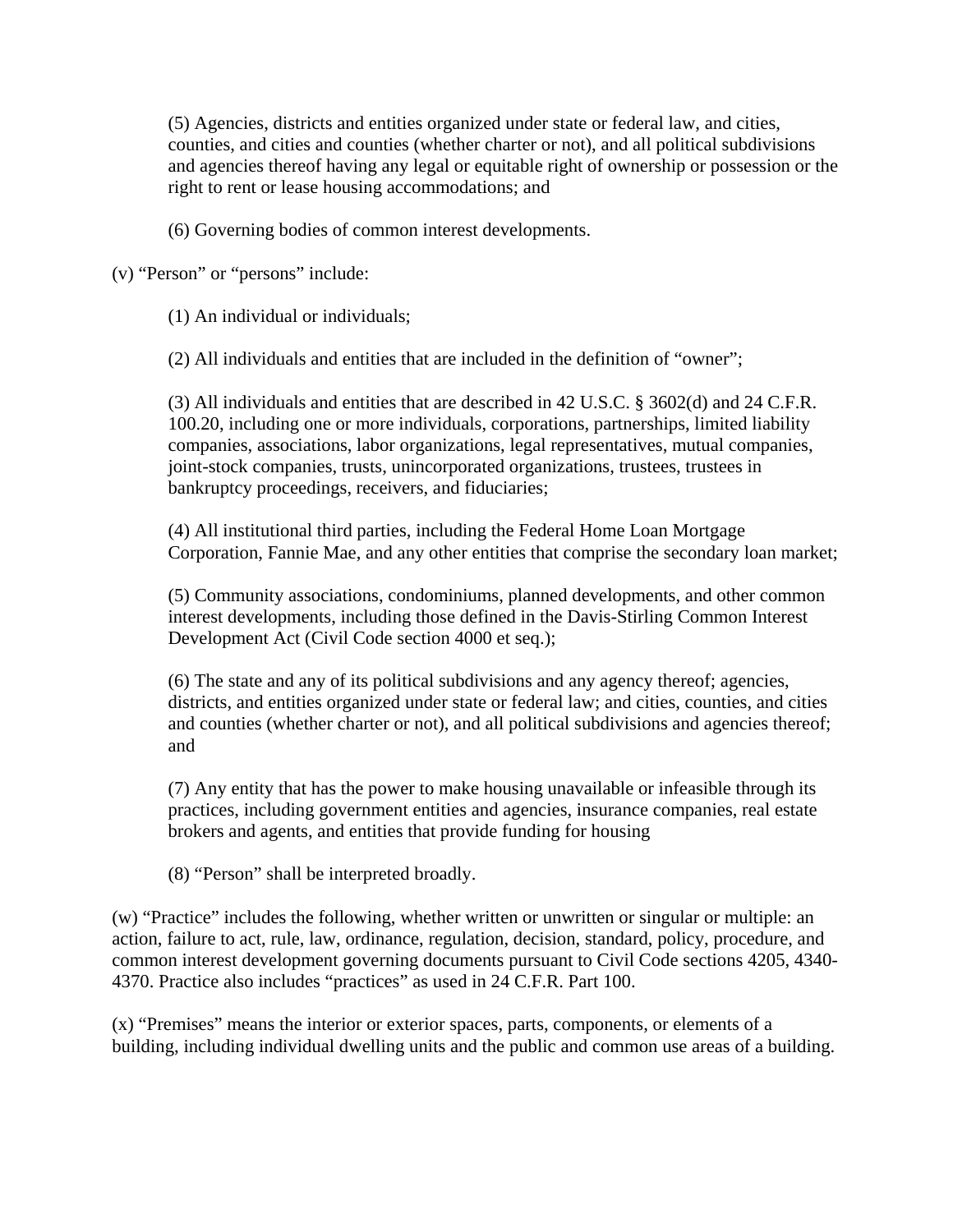(y) "Private land use practices" include all non-governmental practices (a single action, multiple actions, and failure or failures to act) in connection with development and land use that are related to or have an effect on existing or proposed dwellings or housing opportunities including:

(1) Rehabilitation, transfer, conversion, demolition and development;

(2) Regulations and rules governing use of property and the conduct or characteristics of its occupants;

(3) Provision, denial of, or failure to provide infrastructure, services or facilities and land use that affect the feasibility, use or enjoyment of housing opportunities and existing and proposed dwellings;

(4) Covenants, deed restrictions, and other conditions or constraints on transfer or use of property, whether or not recorded with a county; and

(5) Other actions that make housing unavailable.

(z) "Protected bases" or "protected classes" include race, color, religion, sex, gender, gender identity, gender expression, sexual orientation, marital status, national origin, ancestry, familial status, source of income, disability, age, medical condition, genetic information, citizenship, primary language, immigration status, arbitrary characteristics, and all other classes of individuals protected from discrimination under federal or state fair housing laws, individuals perceived to be a member of any of the preceding classes, or any individual or person associated with any of the preceding classes.

(aa) "Public land use practices" include all practices (a single action, multiple actions, and failure or failures to act) by governmental entities, as those entities are defined in sections 12005(u)(4) and  $12005(v)(5)$ , in connection with development and land use that are related to or have an effect on existing or proposed dwellings or housing opportunities including*:*

(1) Adoption, modification, implementation or rescission of single or multiple ordinances, resolutions, actions, policies, permits, or decisions, including authorizations, denials, and approvals of zoning, land use permits, variances, and allocations, or provision or denial of facilities or services;

(2) Other actions authorized under the California Planning and Zoning Law (Title 7 (commencing with section 65000)), California Redevelopment Law (Health & Safety Code section 33320 et seq.), "Redevelopment Dissolution Law" (Division 24, Parts 1.8, 1.85 and 1.87), the Ellis Act (Government Code section 7060), the Mobilehome Parks Act (Health and Safety Code section 18200 et seq.), the Special Occupancy Parks Act (Health & Safety Code section 18860 et seq.), the California Relocation Assistance Act (Government Code section 7260 et seq.), the Surplus Lands Act (Government Code section 54220 et seq.), State Housing Law (Health and Safety Code section 17910 et seq., Government Code section 65580 et seq.) and other federal and state laws regulating the development, transfer, disposition, demolition, and regulation of residential real estate or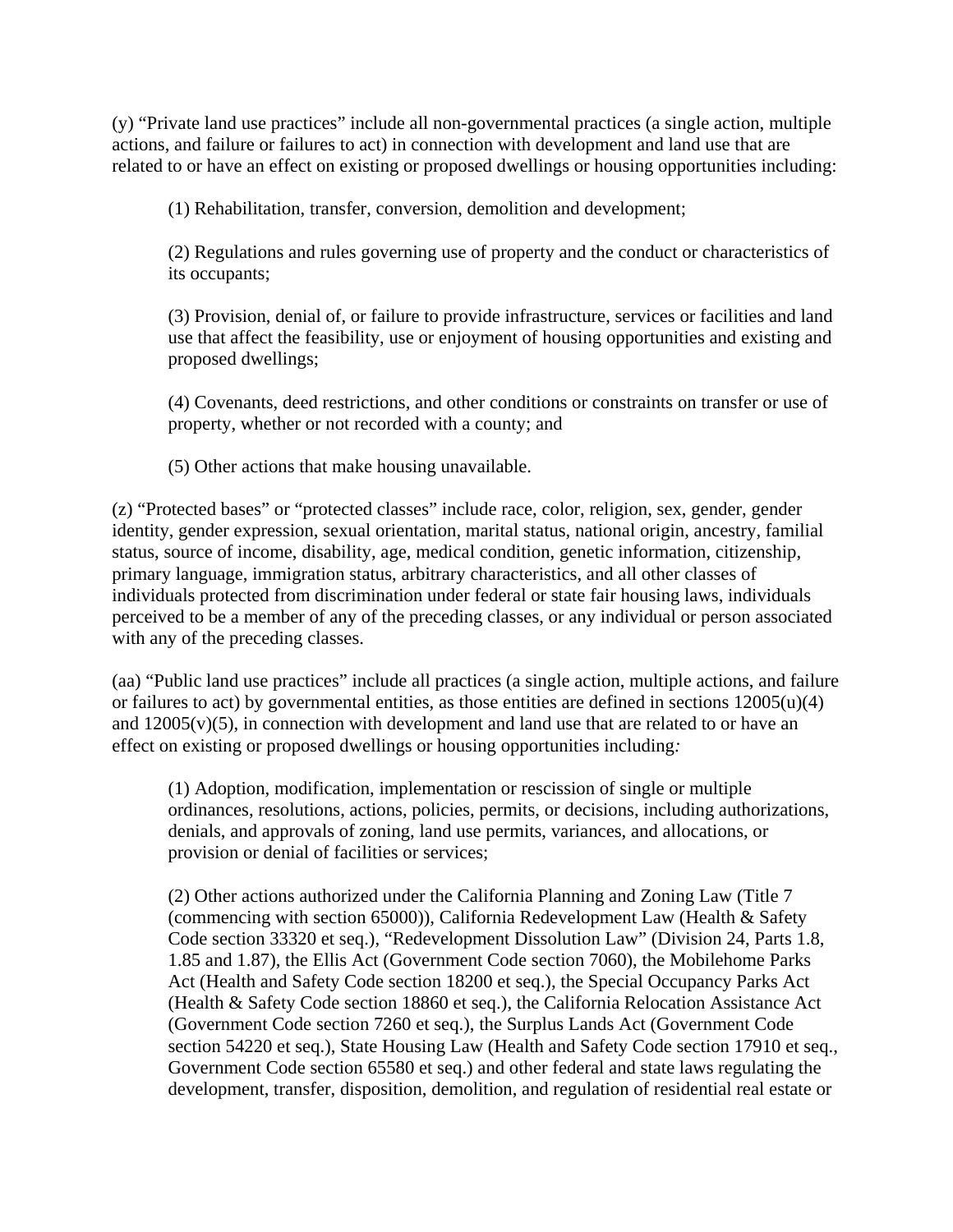existing or proposed dwellings, and the provision of public facilities and services and other practices that affect infrastructure, municipal services and community amenities in connection with housing opportunities;

(3) All practices that could affect the feasibility, use, or enjoyment of housing opportunities;

(4) Allocation, provision, denial of or failure to provide municipal infrastructure or services, such as water, sewer, and emergency services, and other services, in connection with housing opportunities;

(5) Permitting of facilities or services that affect housing opportunities;

(6) Adoption, modification or implementation of housing-related programs, which include activities where a governmental entity, in whole or in part, owns, finances, develops, constructs, alters, operates, or demolishes a dwelling, or where such activities are done in connection with a program administered by, or on behalf of, a governmental entity, directly or through contractual, licensing, or other arrangements; and

(7) Other practices related to regulation of land use.

(bb) "Public use areas" means interior or exterior rooms or spaces of a building that are made available to the general public. Public use areas may be provided at a building that is privately or publicly owned.

(cc) "Residential real estate" means all real property, whether improved or unimproved, that includes or is planned to include dwellings, or is zoned or otherwise designated or available for the construction or placement of dwellings.

(dd) "Residential real estate-related transaction" includes:

(1) Providing financial assistance; or

(2) Buying, selling, brokering or appraising of residential real estate.

(ee) "Respondent" means a person alleged to have committed a practice made unlawful by a law the department enforces and against whom a complaint has been filed with the department or civil action has been filed.

(ff) "Substantial interest" means a core interest of the organization that has a direct relationship to the function of that organization.

Note: Authority cited: Section 12935(a), Government Code. Reference: Sections 12920, 12921, 12926, 12927, 12955, 12955.6, 12955.8, 12956.1, and 12956.2, Government Code; *Auburn Woods I Homeowners Ass'n v. Fair Employment and Housing Com'n* (2004) 121 Cal.App.4th 1578.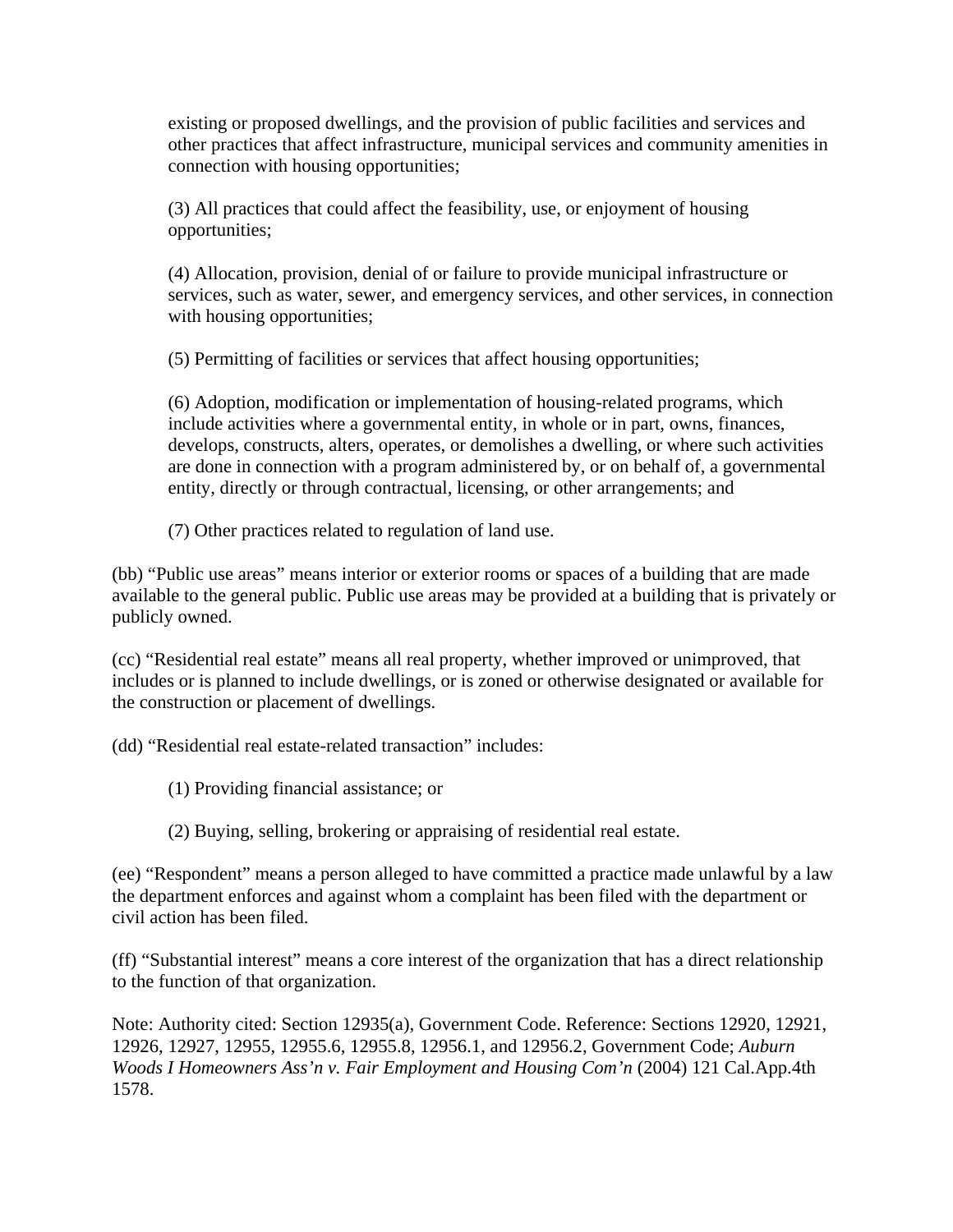#### **§§ 12006-12009. [Reserved]**

#### **§ 12010. Liability for Discriminatory Housing Practices.**

(a) Direct Liability.

(1) A person is directly liable for:

(A) The person's own conduct that results in a discriminatory housing practice.

(B) Failing to take prompt action to correct and end a discriminatory housing practice by that person's employee or agent, where the person knew or should have known of the discriminatory conduct, including because supervisors, managers, or principals of the person had or should have had such knowledge.

(C) Failing to take prompt action to correct and end a discriminatory housing practice by a third-party, where the person knew or should have known of the discriminatory conduct and had the power to correct it. The power to take prompt action to correct and end a discriminatory housing practice by a third-party depends upon the extent of any legal responsibility or authority the person may have with respect to the conduct of such third party. The power, responsibility, or authority can be derived from sources including contracts, leases, common interest development governing documents, or by federal, California, or local laws, regulations, or practices.

(2) For purposes of determining liability under this section, prompt action to correct and end the discriminatory housing practice may not include any action that penalizes or harms the aggrieved person, such as eviction of the aggrieved person.

(3) An employee or agent may be directly liable for a discriminatory housing practice, regardless of whether the employee's or agent's employer or principal knew or should have known of the conduct or failed to take appropriate corrective action.

(b) Vicarious Liability. To the extent permissible by applicable California laws concerning agency, and so long as it is not inconsistent with interpretations of agency under the Fair Housing Act, a person is vicariously liable for a discriminatory housing practice by the person's agent or employee, regardless of whether the person knew or should have known of the conduct that resulted in a discriminatory housing practice.

(1) Whether liability for a discriminatory housing practice is consistent with agency law is a question of fact. However, a discriminatory housing practice can be found to occur even if it violates an agent's or employee's official duties, does not benefit the agent or employer, is willful or malicious, or disregards the agent's or employer's express orders.

(2) An agent or employee shall be considered to be acting within the course and scope of the agency or employment relationship even if his or her discriminatory housing practice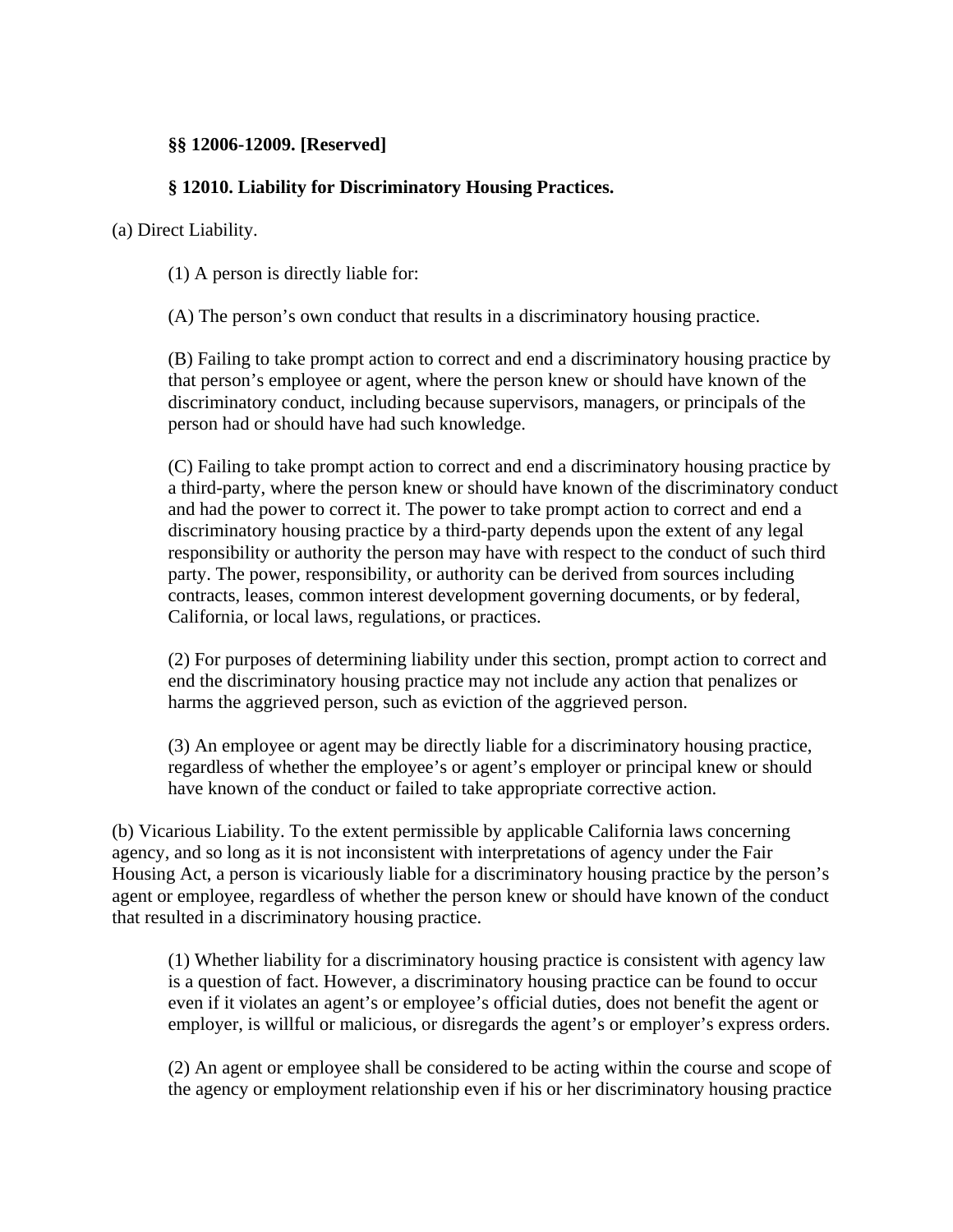occurs incidental to the agent's or employee's job-related tasks. This includes being on the premises of a dwelling for work-related reasons such as conducting repairs.

(c) An aggrieved person has a right to raise the discriminatory housing practice as an affirmative defense to an unlawful detainer action.

Note: Authority cited: Section 12935(a), Government Code. Reference: Sections 12920, 12921, 12927, 12955, and 12983, Government Code.

# **Articles 2-6. [Reserved]**

#### **Article 7. Discriminatory Effect**

# **§ 12060. Practices with a Discriminatory Effect.**

(a) Liability may be established under the Act based on a practice's discriminatory effect, as defined in paragraph (b) of this section, even if the practice was not motivated by a discriminatory intent. The practice may still be lawful if supported by a legally sufficient justification, as defined in section 12062.

(b) A practice has a discriminatory effect where it actually or predictably results in a disparate impact on a group of individuals, or creates, increases, reinforces, or perpetuates segregated housing patterns, based on membership in a protected class. A discriminatory effect may exist even if only a single person suffers harm from the practice.

Note: Authority cited: Section 12935(a), Government Code. Reference: Sections 12920, 12921, 12926, 12927, 12955, 12955.6, and 12955.8, Government Code.

#### **§ 12061. Burdens of Proof in Discriminatory Effect Cases.**

(a) The complainant has the burden of proving that a challenged practice caused or predictably will cause a discriminatory effect.

(b) If the complainant satisfies the burden of proof set forth in subdivision (a) of this section, the respondent has the burden of proving that the challenged practice meets all of the prongs of a legally sufficient justification, as set forth in section 12062.

(c) The opposing party may rebut whether the party with the burden of proof in either subdivision (a) or (b) has met its burden.

(d) Types of evidence that may be relevant in establishing or rebutting the existence of a discriminatory effect include:

- (1) National, state, and local statistics;
- (2) Applicant files or data;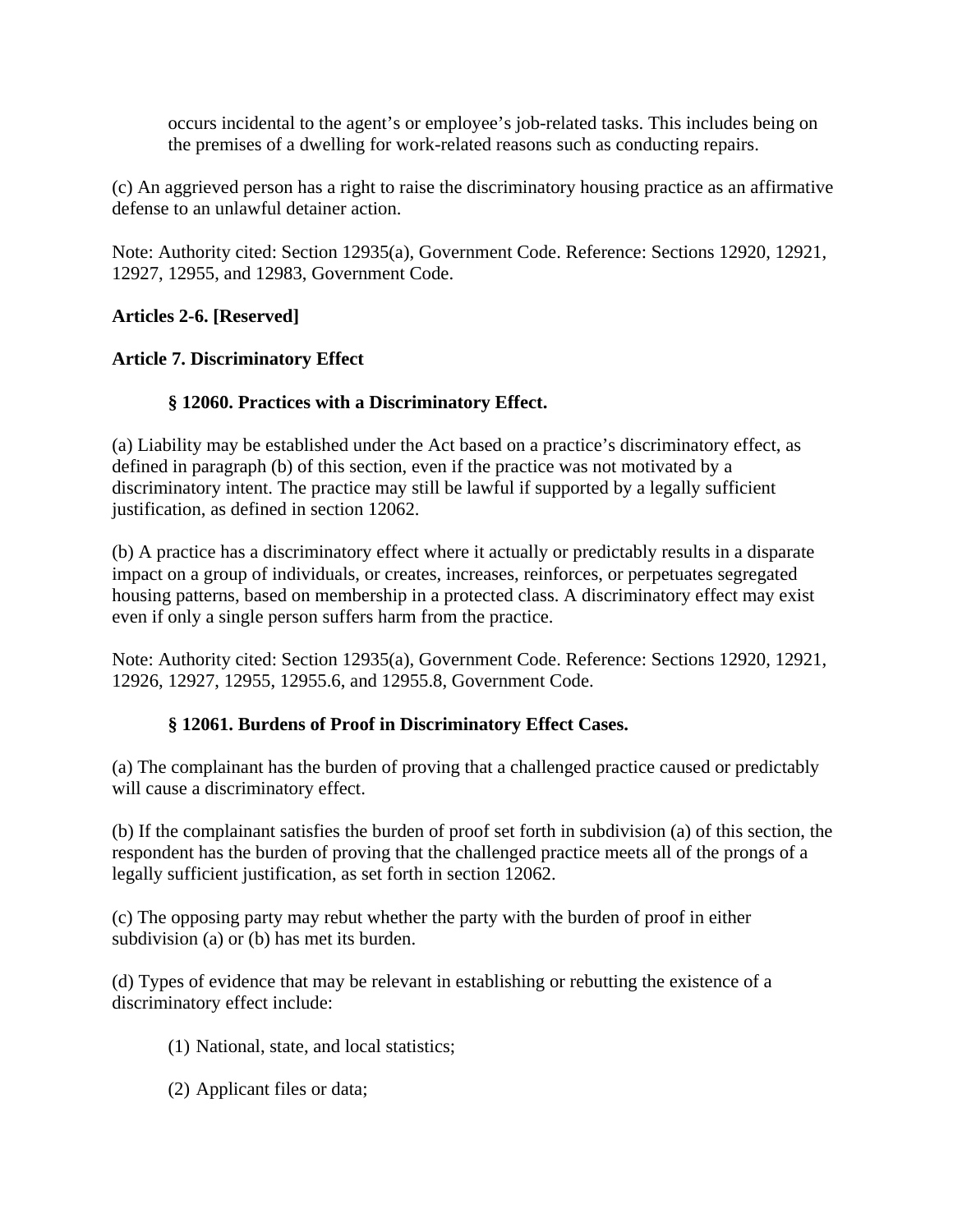- (3) Tenant/resident files or data;
- (4) Conviction statistics;
- (5) Demographic or census data;
- (6) Local agency data or records;
- (7) Police records and court records, including eviction data;
- (8) Survey data; and
- (9) Other relevant data.

Note: Authority cited: Section 12935(a), Government Code. Reference: Sections 12920, 12921, 12926, 12927, 12955, 12955.6, and 12955.8, Government Code; 42 U.S.C. section 3615; 24 C.F.R. section 100.500 et seq.*; DFEH v. Merribrook Apts.* (Nov. 9, 1988) No. 88-19 FEHC Precedential Decs. 1988-99*.*

#### **§ 12062. Legally Sufficient Justification.**

(a) A business establishment with a practice that has a discriminatory effect shall not be considered to have committed an unlawful housing practice in violation of the Act if the business establishment can establish that:

(1) The practice is intended to serve a substantial, legitimate, nondiscriminatory interest that is necessary to the operation of the business;

(2) The practice effectively carries out the identified business interest; and

(3) There is no feasible alternative practice that would equally or better accomplish the identified business interest with a less discriminatory effect.

(b) In cases that do not involve a business establishment, the person whose practice has a discriminatory effect shall not be considered to have committed an unlawful housing practice in violation of the Act if the person can establish that:

(1) The practice is necessary to achieve a substantial, legitimate, nondiscriminatory purpose of the non-business establishment;

(2) The practice effectively carries out the identified purpose;

(3) The identified purpose is sufficiently compelling to override the discriminatory effect; and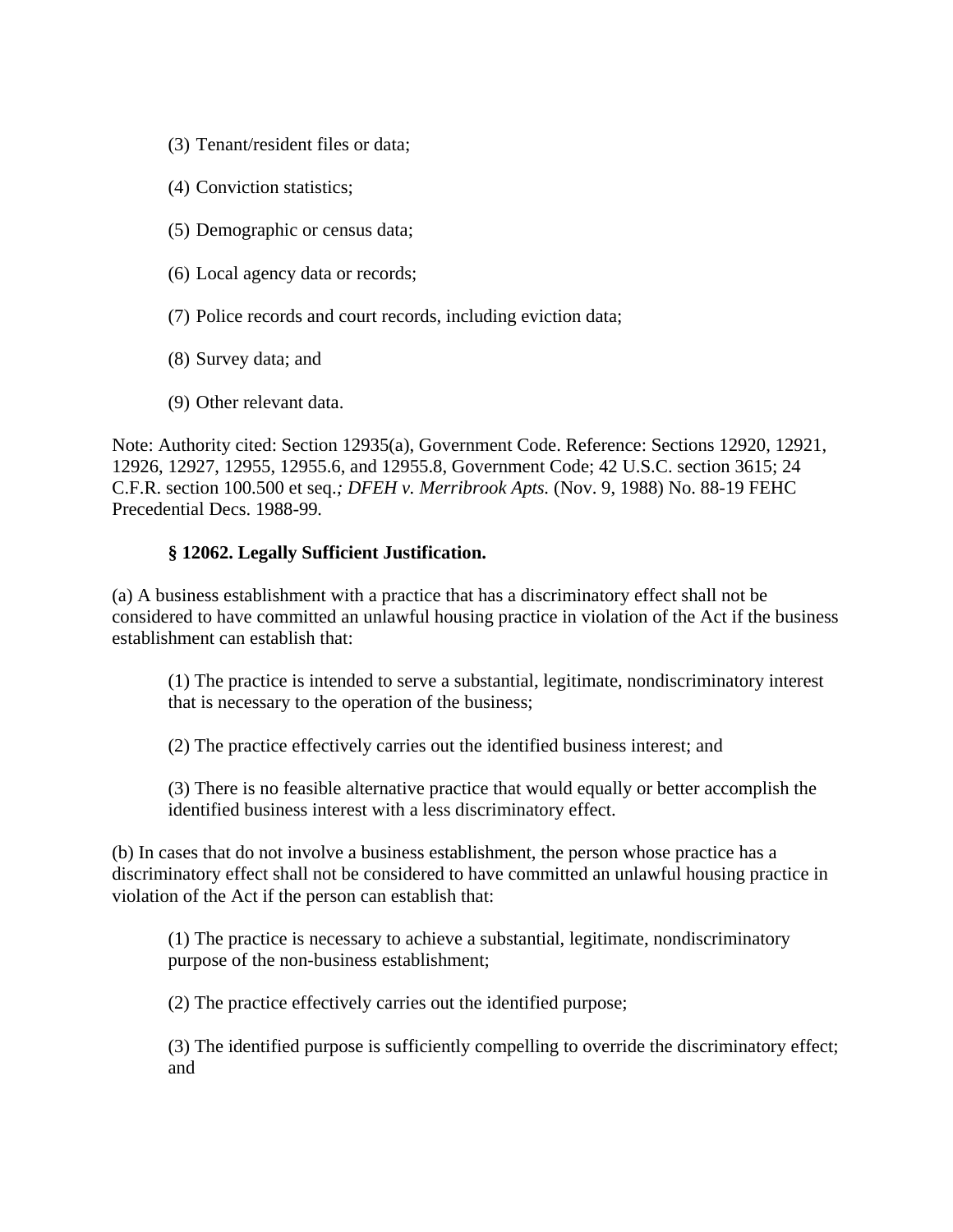(4) There is no feasible alternative practice that would equally or better accomplish the identified purpose with a less discriminatory effect.

(c) A legally sufficient justification must be supported by evidence and may not be hypothetical or speculative.

(d) The determination of whether an interest or purpose is substantial, legitimate, and nondiscriminatory requires a case-specific, fact-based inquiry. There are no interests that are *per se* substantial, legitimate, and nondiscriminatory.

Note: Authority cited: Section 12935(a), Government Code. Reference: Sections 12920, 12921, 12926, 12927, 12955, 12955.6, and 12955.8, Government Code; *DFEH v. Merribrook Apts.*  (Nov. 9, 1988) No. 88-19 FEHC Precedential Decs. 1988-99*.*

# **§ 12063. Relationship of Legally Sufficient Justification to Intentional Violations.**

A demonstration that a practice is supported by a legally sufficient justification, as defined in section 12062, may not be used as a defense against a claim of intentional discrimination under section 12955.8(a) of the Act.

Note: Authority cited: Section 12935(a), Government Code. Reference: Sections 12920, 12921, 12926, 12927, 12955, 12955.6, and 12955.8, Government Code.

#### **Articles 8-10. [Reserved]**

#### **Article 11. Financial Assistance Practices**

#### **§ 12100. Financial Assistance Practices with Discriminatory Effect.**

(a) Practices prohibited under this section in connection with loans and financial assistance include the following, unless there is a legally sufficient justification for the practice:

(1) Making available, making unavailable, or discouraging the provision of financial assistance that results in a discriminatory effect based on membership in a protected class;

(2) Establishing the terms or conditions of financial assistance in a manner that results in a discriminatory effect based on membership in a protected class;

(3) Failing or refusing to provide information regarding the availability of financial assistance, or failing or refusing to provide information regarding application requirements, procedures or standards for the review and approval of financial assistance, or providing information which is inaccurate or different from that provided others, that results in a discriminatory effect based on membership in a protected class;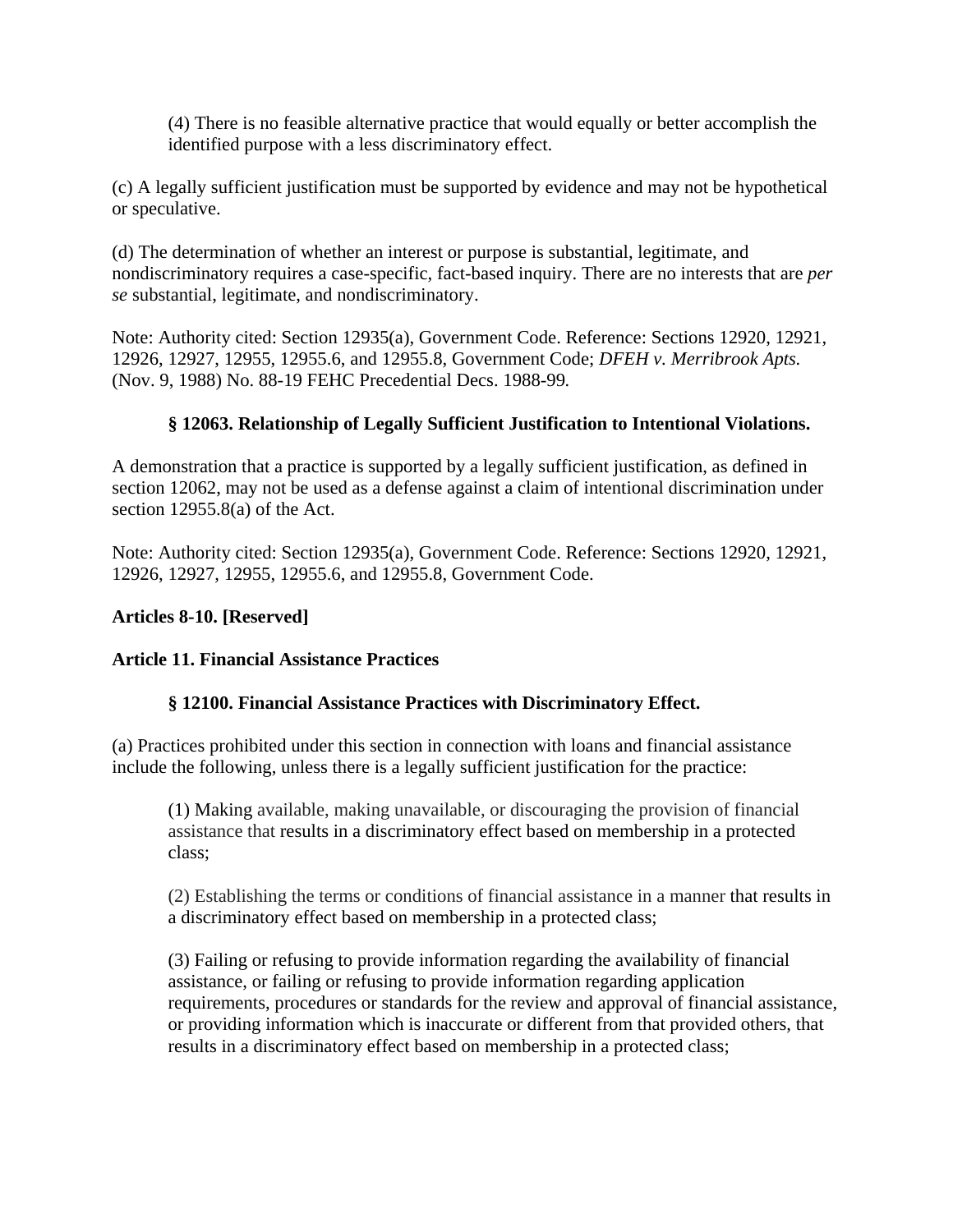(4) Imposing different terms or conditions on the availability of financial assistance in a manner that results in a discriminatory effect based on membership in a protected class;

(5) Determining the type of financial assistance to be provided or fixing the amount, interest rate, cost, duration, or other terms or conditions for financial assistance in a manner that result in a discriminatory effect based on membership in a protected class;

(6) Servicing of financial assistance, or providing such servicing with different terms or conditions, in a manner that results in a discriminatory effect based on membership in a protected class;

(7) Subjecting a person to harassment in a manner that has the effect of imposing different terms or conditions for the availability of financial assistance that results in a discriminatory effect based on membership in a protected class; and

(8) Conditioning the availability of financial assistance, or the terms or conditions thereof, on a person's response to harassment in a manner that results in a discriminatory effect based on membership in a protected class.

(b) Practices in this section may also be a discriminatory practice if they violate section 12955.8(a) of the Act and any implementing regulations by intentionally discriminating on the basis of membership in a protected class.

Note: Authority cited: Section 12935(a), Government Code. Reference: Sections 12920, 12921, 12926, 12927, 12955, 12955.6, and 12955.8, Government Code.

#### **Article 12. Harassment and Retaliation**

#### **§ 12120. Harassment.**

(a) General. Quid pro quo and hostile environment harassment because of membership in a protected class constitute discriminatory housing practices.

(1) Quid pro quo harassment. Quid pro quo harassment refers to an unwelcome request or demand to engage in conduct where submission to the request or demand, either explicitly or implicitly, is made a condition related to any of the following: the sale, rental, or availability of a dwelling; the terms, conditions, or privileges of the sale or rental, or the provision of services or facilities in connection therewith; or the availability, terms, conditions, or privileges of a housing opportunity. An unwelcome request or demand may constitute quid pro quo harassment even if an individual acquiesces in the unwelcome request or demand.

(2) Hostile environment harassment. Hostile environment harassment refers to unwelcome conduct that is sufficiently severe or pervasive as to interfere with any of the following: the availability, sale, rental, or use or enjoyment of a dwelling; the terms, conditions, or privileges of the sale or rental; the provision or enjoyment of services or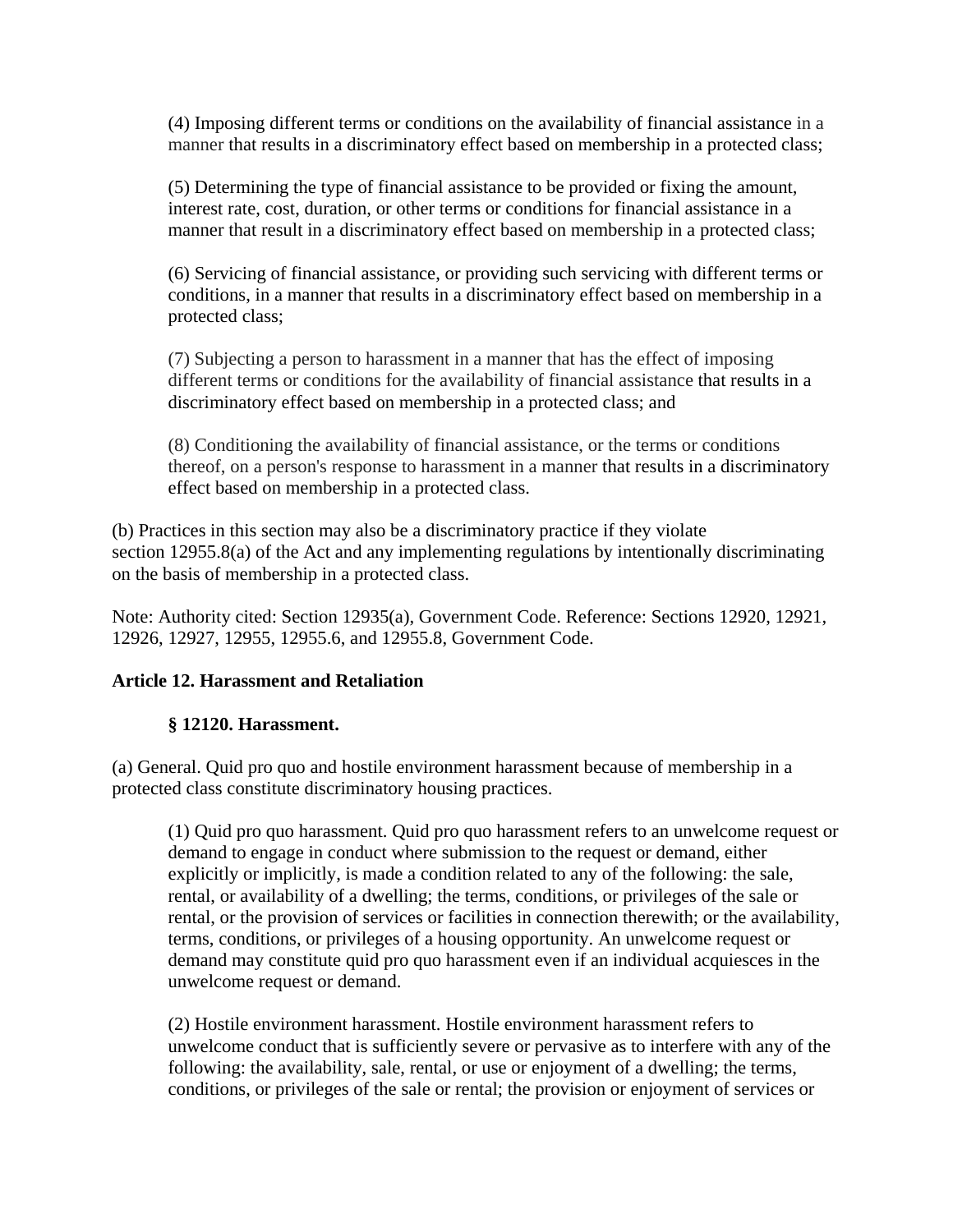facilities in connection therewith; the availability, terms, conditions, or privileges of a housing opportunity; or constitute any kind of adverse action. Hostile environment harassment does not require a change in the terms, conditions, or privileges of the dwelling, housing opportunity, or housing-related services or facilities.

(A) Whether hostile environment harassment existed or exists depends upon the totality of the circumstances.

(i) Factors to be considered in determining whether hostile environment harassment existed or exist include, but are not limited to, the nature of the conduct, the context in which the incident(s) occurred, the severity, scope, frequency, duration, and location of the conduct, and the relationships of the persons involved.

(ii) Neither psychological nor physical harm must be demonstrated to prove that a hostile environment existed or exists. Evidence of psychological or physical harm may, however, be relevant in determining whether a hostile environment exists or existed, as well as the amount of damages to which an aggrieved person may be entitled.

(iii) Whether unwelcome conduct is sufficiently severe or pervasive as to create a hostile environment is viewed from the perspective of a reasonable person in the aggrieved person's position.

(b) Title VII Affirmative Defenses Not Available. The affirmative defense to an employer's vicarious liability for hostile environment harassment by a supervisor under Title VII of the Civil Rights Act of 1964 is not available in housing cases.

(c) Type of Conduct. Quid pro quo and hostile environment harassment in housing can be written, verbal, or other conduct and do not require physical contact. Quid pro quo and hostile environment harassment in housing include:

(1) Verbal harassment, including epithets, derogatory comments, or slurs;

(2) Physical harassment directed at an individual, including assault, impeding or blocking movement, or any physical interference with normal movement;

(3) Visual forms of harassment, including derogatory posters, cartoons, drawings, writings, or other documents. Nothing herein shall be construed to contravene the protections provided by Civil Code sections 1940.4 and 4710;

(4) Unwelcome sexual conduct, or other unwelcome conduct, linked to an individual's sex, gender, gender identity, gender expression, or sexual orientation;

(5) Any coercion, intimidation, threats, or interference with a person's exercise or enjoyment of a housing opportunity;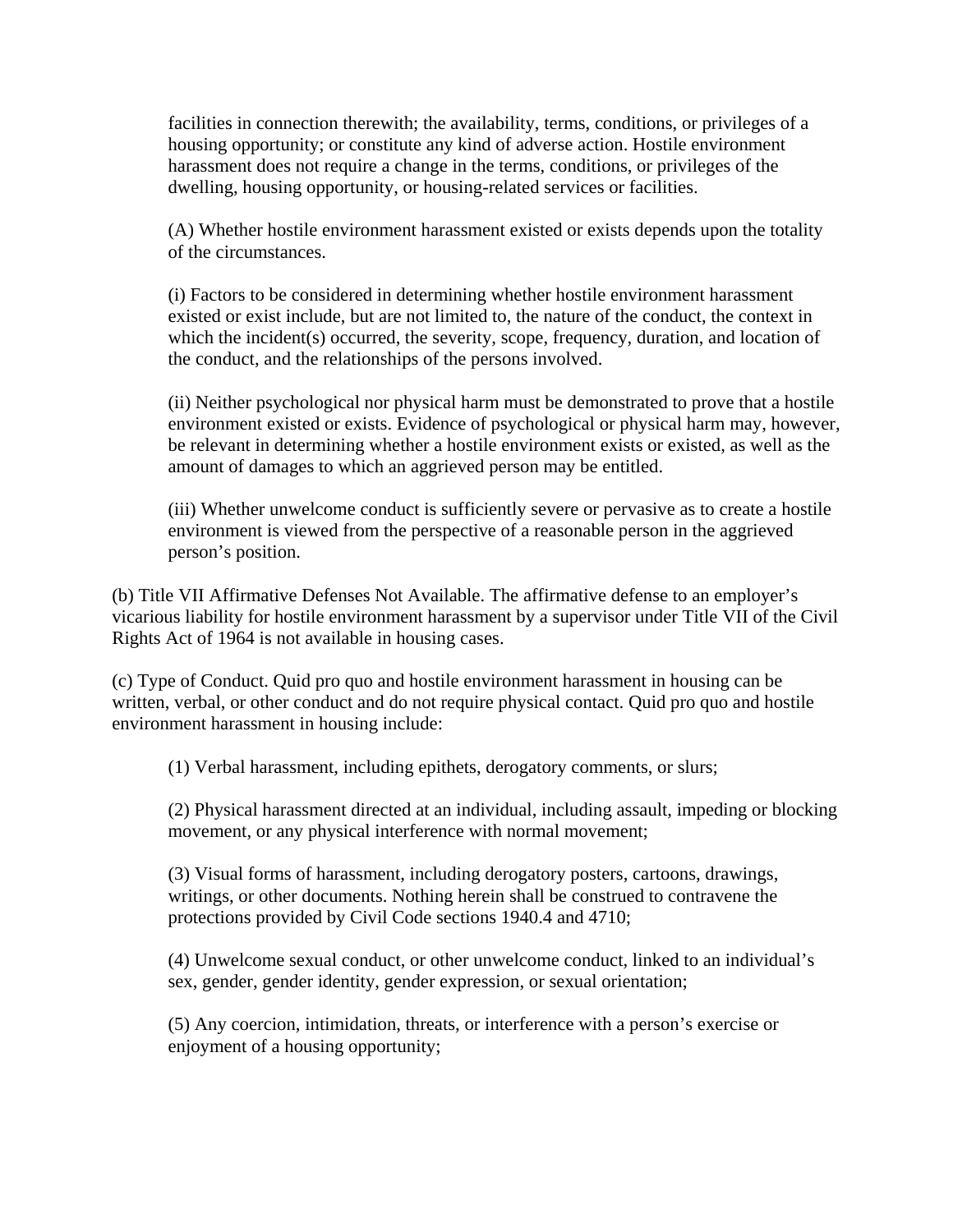(6) Taking any adverse action against a person in a manner that constitutes quid pro quo or hostile environment harassment, such as representing to an applicant that a dwelling or housing opportunity is unavailable because of the applicant's response to a request for a sexual favor or other harassment;

(7) Revealing private information to a third party about a person, without their consent, in a manner that constitutes quid pro quo or hostile environment harassment, unless such disclosure is required by federal or state law or permitted by an exception set forth in section 12176(b);

(8) Subjecting a person to a discriminatory housing practice may constitute quid pro quo or hostile environment harassment.

(d) Number of Incidents. A single incident of harassment because an individual is a member of a protected class may constitute a discriminatory housing practice, where the incident is sufficiently severe to constitute hostile environment harassment, or evidences quid pro quo harassment.

(e) Persons Protected. The prohibition on harassment extends to conduct that is based on an individual's membership in a protected class, being perceived as a member of a protected class, or on account of having aided or encouraged any person in the exercise of the rights protected by the Act.

(f) Nothing herein is designed to contravene a person's right to petition the government or exercise their rights under the First Amendment to the United States Constitution.

Note: Authority cited: Section 12935(a), Government Code. Reference: Sections 12920, 12921, 12927, 12948, 12955, and 12955.7, Government Code.

#### **§§ 12121-12129. [Reserved]**

#### **§ 12130. Retaliation.**

(a) It shall be unlawful for any person to take adverse action against an aggrieved person when a purpose for the adverse action is retaliation for engaging in protected activity.

(b) Persons Protected. For purposes of a retaliation claim, an aggrieved person includes any person who has alleged that they have been subject to adverse action due to engagement in a protected activity. For purposes of a retaliation claim, the person does not need to have a claim under any other provision of the Act.

(c) "Protected activity" includes making a complaint, testifying, assisting or participating in any manner in a proceeding under the Fair Housing Act, Fair Employment and Housing Act, the Americans with Disabilities Act, Section 504 of the Rehabilitation Act, the Unruh Act, or any other federal, state or local law protecting fair housing rights or prohibiting discrimination in housing; opposition to housing practices believed to be discriminatory or made unlawful by a fair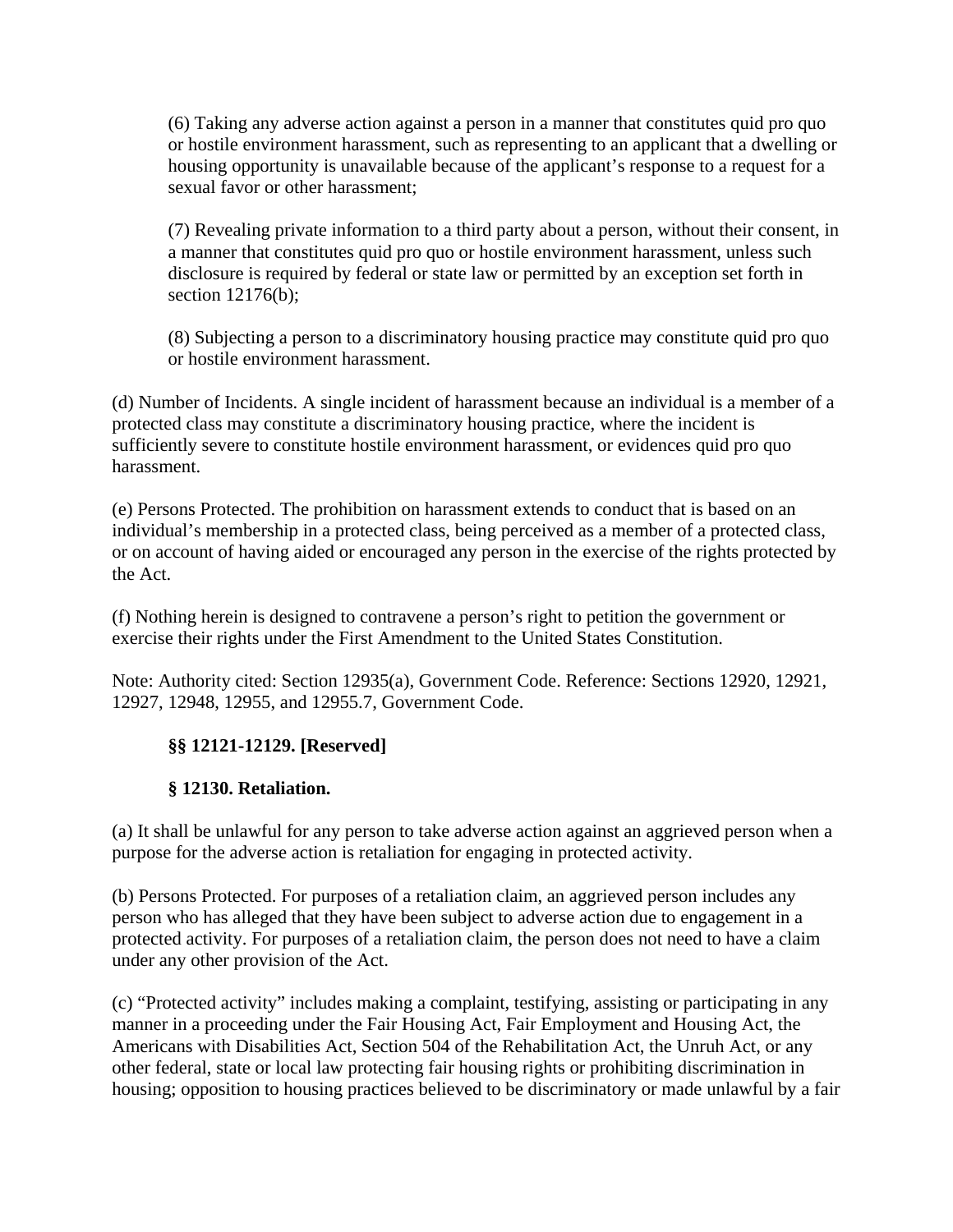housing law; informing law enforcement or other government agencies of practices believed to be discriminatory or made unlawful by a fair housing law; assertion of rights protected by fair housing laws (including in response to perceived harassment); aiding or encouraging a person to exercise their fair housing rights; meeting or assembling with other persons in order to address potential or actual violations of fair housing rights (including, for example, by joining or organizing a tenant union); making a request for a reasonable accommodation or reasonable modification for an individual with a disability; or any other action related to access to statutory or constitutional remedial processes or remedies for violations of fair housing laws or laws prohibiting discrimination in housing.

(d) Burden-shifting rule. To establish a prima facie case of retaliation, a complainant must show that (1) the complainant was engaged in a protected activity; (2) the respondent subjected the complainant to an adverse action; and (3) a causal link exists between the protected activity and the adverse action. If the complainant can establish a prima facie case, the respondent must then offer a legitimate non-retaliatory reason for the adverse action, whereupon the burden shifts back to the complainant to demonstrate that the proffered reason is pretextual.

(e) "Purpose" means that retaliation formed some part of the basis for the respondent's action even if it was not the sole motivating factor. The purpose must be more than a remote or trivial factor. Purpose may be established by evidence which indicates that the timing of the adverse action in relation to the respondent's notification of the protected activity is such that retaliatory motivation can be inferred, may be established by the non-existence of another plausible purpose for the respondent's adverse action, or by other direct or circumstantial evidence. For purposes of section 12955(f) of the Act, "dominant purpose" shall have the same meaning as purpose under this subsection.

(f) An aggrieved person under this Act may raise retaliation as an affirmative defense in an unlawful detainer action. Nothing in this subsection is intended to cause or permit the delay of an unlawful detainer action due to asserting retaliation as an affirmative defense. Raising retaliation as a good faith affirmative defense does not in and of itself constitute a delay of an unlawful detainer action.

Note: Authority cited: Section 12935(a), Government Code. Reference: Sections 12920, 12921, 12927, 12948, 12955, and 12955.7, Government Code.

# **Article 13. [Reserved]**

#### **Article 14. Residential Real Estate-Related Practices**

#### **§ 12155. Residential Real Estate-Related Practices with Discriminatory Effect.**

(a) Practices prohibited under this section in connection with a residential real estate-related transaction include the following, unless there is a legally sufficient justification for the practice: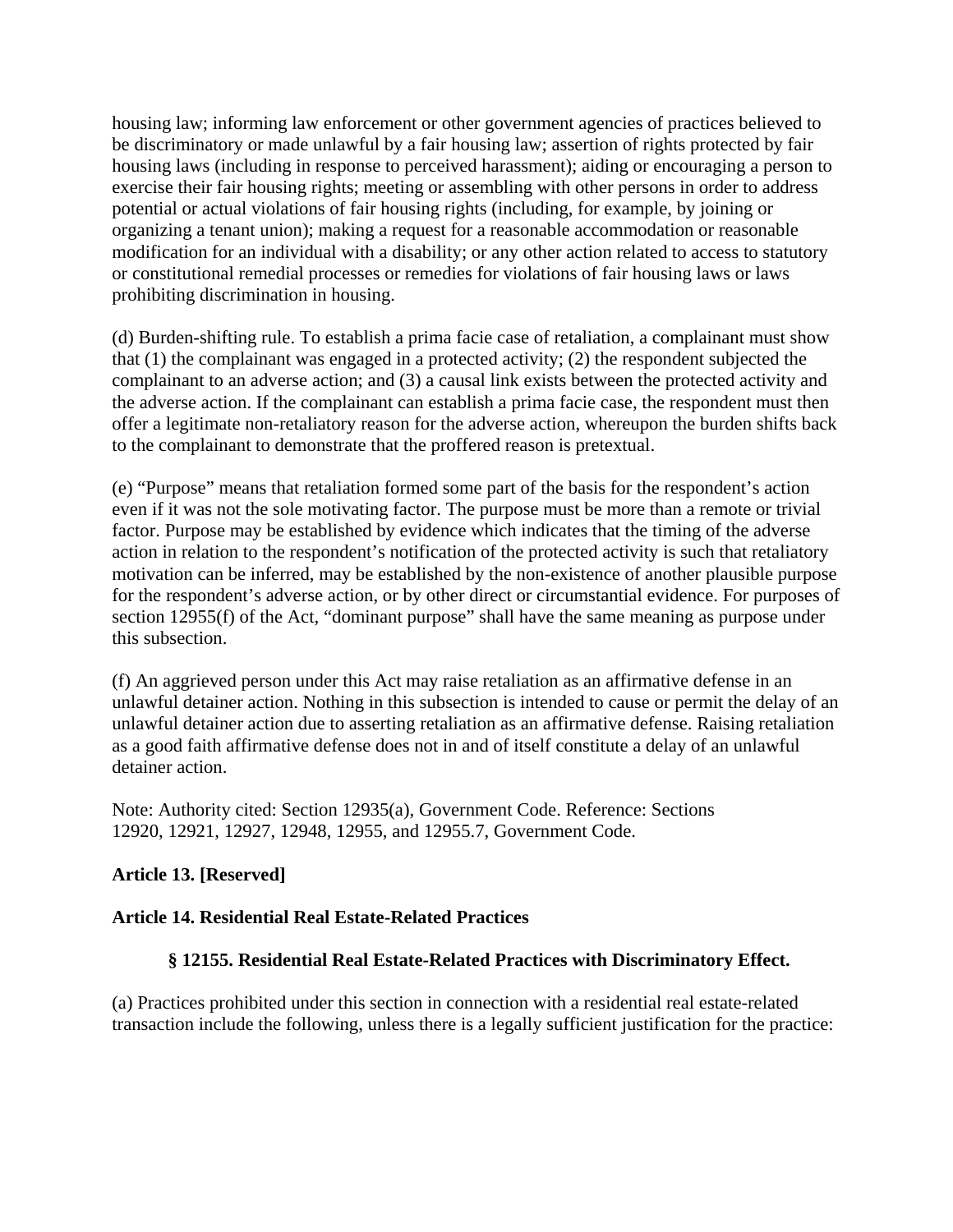(1) Making available, or making unavailable, a residential real estate-related transaction in a manner that results in a discriminatory effect based on membership in a protected class;

(2) Establishing the terms or conditions of a residential real estate-related transaction in a manner that results in a discriminatory effect based on membership in a protected class;

(3) Failing or refusing to provide information regarding a residential real estate-related transaction or failing or refusing to provide information regarding application requirements, procedures, or standards for the review and approval of the residential real estate-related transaction, or providing information which is inaccurate or different from that provided others, that results in a discriminatory effect based on membership in a protected class;

(4) Imposing different terms or conditions on the availability of a residential real estaterelated transaction in a manner that results in a discriminatory effect based on membership in a protected class;

(5) Determining the price or other terms or conditions in connection with a residential real estate-related transaction in a manner that results in a discriminatory effect based on membership in a protected class;

(6) Subjecting a person to harassment that affects a residential real estate-related transaction, in a manner that results in a discriminatory effect based on membership in a protected class; and

(7) Conditioning the availability of a residential real estate-related transaction, or the terms or conditions thereof, on a person's response to harassment in a manner that results in a discriminatory effect based on membership in a protected class.

(b) Practices in this section may also be a discriminatory practice if they violate section 12955.8(a) of the Act and any implementing regulations by intentionally discriminating on the basis of membership in a protected class.

Note: Authority cited: Section 12935(a), Government Code. Reference: Sections 12920, 12921, 12926, 12927, 12955, 12955.6, and 12955.8, Government Code.

#### **Article 15. Discrimination in Land Use Practices**

#### **§ 12161. Discrimination in Land Use Practices and Housing Programs Prohibited.**

(a) Unless there is a legally sufficient justification for the practice, it shall be unlawful for any person to engage in any public or private land use practice that intentionally discriminates pursuant to Government Code section 12955.8(a) and any implementing regulations based on membership in a protected class, or that has a discriminatory effect on members of a protected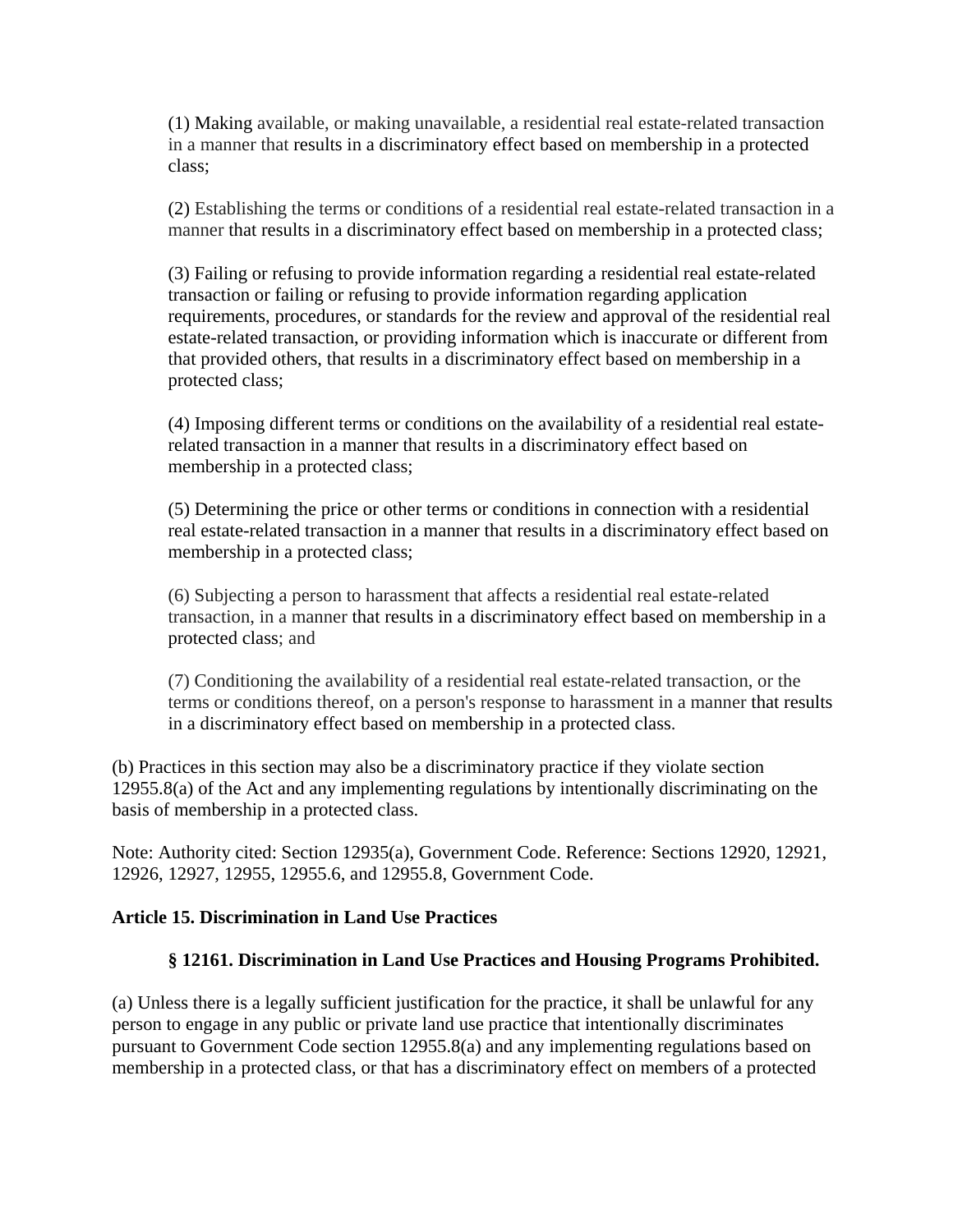class pursuant to Article 7, including a practice that does any of the following in connection with housing opportunities or existing or proposed dwellings:

(1) Denies, restricts, conditions, adversely impacts, or renders infeasible the enjoyment of residence, land ownership, tenancy, or any other land use benefit related to housing opportunities;

(2) Makes housing opportunities unavailable or denies dwellings to individuals or intended occupants of dwellings;

(3) Imposes different requirements than generally imposed that deny, restrict, condition, adversely impact, or render infeasible housing opportunities or the enjoyment of residence, land ownership, tenancy, or any other land use benefit related to housing opportunities or existing or proposed dwellings;

(4) Provides inadequate, inferior, limited, or no governmental infrastructure, facilities, or services, such as water, sewer, garbage collection, code enforcement, or other municipal infrastructure or services, in connection with the enjoyment of residence, land ownership, tenancy, or any other land use benefit related to residential use or in connection with housing opportunities or existing or proposed dwellings, or otherwise makes unavailable such infrastructure, facilities or services;

(5) Denies, restricts, conditions, adversely impacts, or renders infeasible the use of privileges, services, or facilities associated with housing opportunities or existing or proposed dwellings, or otherwise makes unavailable such privileges, services or facilities;

(6) Uses, approves of, or implements restrictive covenants, including provisions in governing documents of common interest developments, that restrict sale or use of property on the basis of a protected class, or the intended occupancy of any dwelling by individuals in a protected class, regardless of whether accompanied by a statement that the restrictive covenant is repealed or void;

(7) In the adoption, operation or implementation of housing-related programs, denies, restricts, adversely impacts, conditions, or renders infeasible the enjoyment of residence, land ownership, tenancy, or any other land use benefit related to residential use, or in connection with housing opportunities or existing or proposed dwellings;

(8) Refuses or fails to make reasonable accommodations in public or private land use practices or services related to the enjoyment of residence, land ownership, tenancy, or any other land use benefit related to residential use, or in connection with residential real estate or existing or proposed dwellings, including charging a fee for seeking or processing a reasonable accommodation, or using a variance or conditional use permit process rather than a reasonable accommodation process to respond to a request for a reasonable accommodation if the process takes into consideration different criteria or uses different processes than those required for consideration as a reasonable accommodation;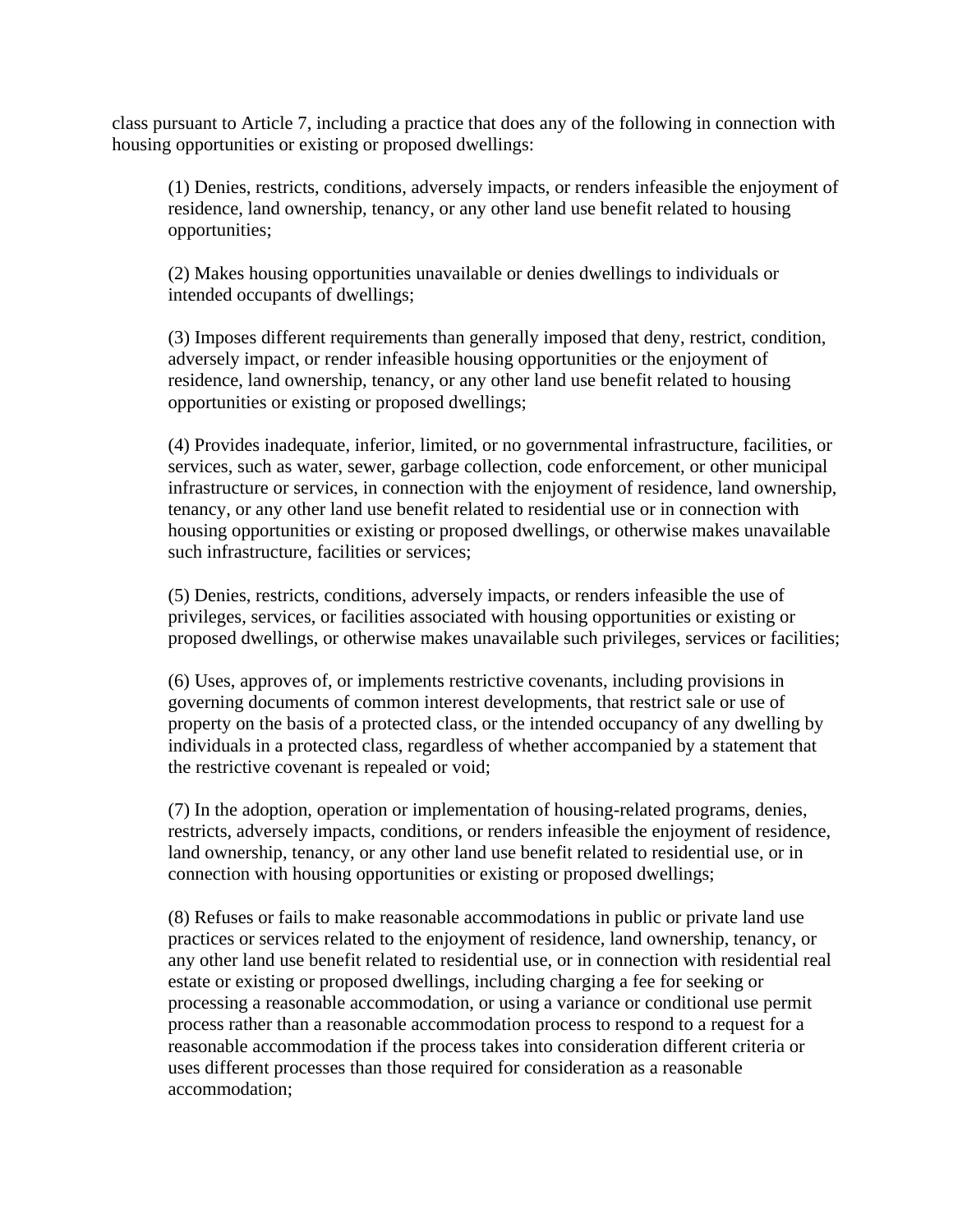(9) Refuses or fails to make or allows to be made reasonable modifications in a dwelling when such modifications are required by law;

(10) Results in the location of toxic, polluting, and/or hazardous land uses in a manner that denies, restricts, conditions, adversely impacts, or renders infeasible the enjoyment of residence, land ownership, tenancy, or any other land use benefit related to residential use, or in connection with housing opportunities or existing or proposed dwellings; or

(11) Denies, restricts, conditions, adversely impacts, or renders infeasible the enjoyment of residence, land ownership, tenancy, or any other land use benefit related to residential use, or in connection with housing opportunities or existing or proposed dwellings or otherwise makes housing opportunities unavailable on the basis of an individual's or individuals' ability to speak, read or understand the English language. However, nothing in this section shall be interpreted to expand the obligation to provide translations of certain contracts and agreements as set forth in Civil Code section 1632 or section 1632.5.

(b) Where a public or private land use practice reflects acquiescence to the bias, prejudices or stereotypes of the public, members of the public, or organizational members, intentional discrimination may be shown even if officials or decision-makers themselves do not hold such bias, prejudice or stereotypes. This is a case-specific analysis.

(c) Application or implementation of a facially neutral practice violates the law if done in a manner that intentionally discriminates on the basis of membership in a protected class or in a manner that has a discriminatory effect based on membership in a protected class in violation of section 12060 unless there is a legally sufficient justification for the manner in which the practice is applied or implemented.

Note: Authority cited: Section 12935(a), Government Code. Reference: Sections 12920, 12921, 12926, 12927, 12955, 12955.6, 12955.8, 12956.1, and 12956.2, Government Code.

# **§ 12162. Specific Practices Related to Land Use Practices.**

To the extent that public or private land use practices identified in this section require conduct that violates other provisions of the Act and this subchapter, or otherwise restrict or deny residence, land ownership, tenancy, or any other land use benefit or housing opportunities, or otherwise make housing opportunities unavailable or deny dwellings to individuals because of membership in a protected class or the intended occupancy of any dwelling by individuals in a protected class, or which have a discriminatory effect on the basis of membership in a protected class in the absence of a legally sufficient justification, they shall be unlawful. Those practices include actions to enact, modify, enforce, or implement:

(a) Practices requiring persons to take actions against individuals based upon broad definitions of nuisance activities (such as considering a certain number of phone calls to emergency services as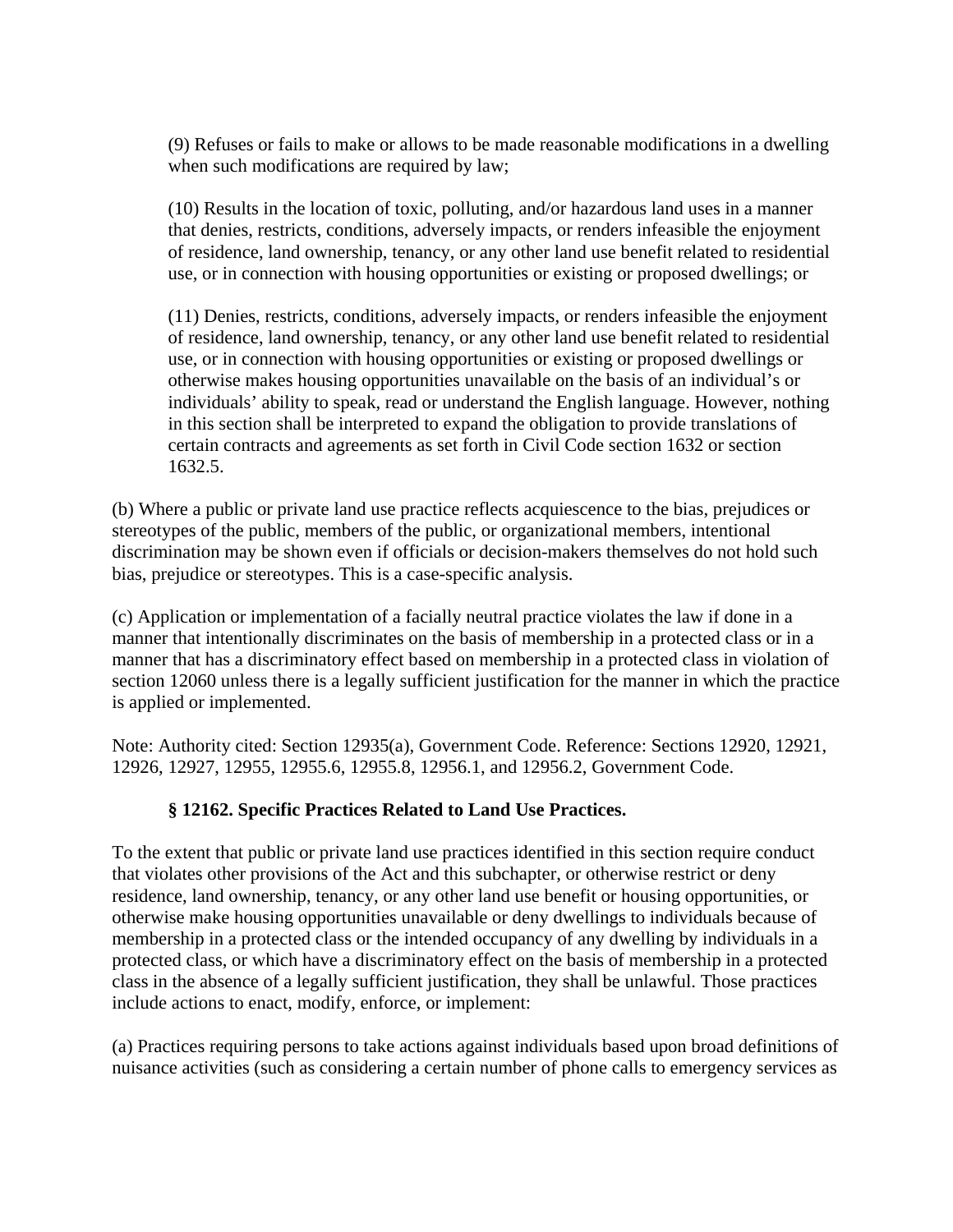a nuisance) or unlawful conduct, or mandating initiation of eviction procedures against tenants or occupants;

(b) Practices requiring persons to use specified criminal history records in their business establishment, prohibiting persons from renting or engaging in transactions covered by this Act on the basis of specified criminal convictions, or mandating initiation of eviction proceedings against tenants and occupants arrested, suspected or convicted of crimes;

(c) Practices requiring persons to take actions against individuals based upon their calls to emergency services or visits to the property by emergency services;

(d) Practices requiring persons to take actions against individuals based on information related to immigration status or legal residency or otherwise related to enforcement of laws related to immigration. Activities required by federal law or court order are exempt from this provision; and

(e) Practices that violate, or mandate that other persons violate, Article 24.

Note: Authority cited: Section 12935(a), Government Code. Reference: Sections 12920, 12921, 12926, 12927, 12955, 12955.6, 12955.8, 12956.1, and 12956.2, Government Code.

#### **Articles 16-17. [Reserved]**

#### **Article 18. Disability**

#### **§ 12176. Reasonable Accommodations.**

(a) It is a discriminatory housing practice for any person to refuse to make reasonable accommodations in rules, policies, practices, or services when such accommodations may be necessary to afford an individual with a disability an equal opportunity to use and enjoy a dwelling unit and public and common use areas, or an equal opportunity to obtain, use, or enjoy a housing opportunity unless providing the requested accommodation would constitute an undue financial or administrative burden or a fundamental alteration of its program, or if allowing an accommodation would constitute a direct threat to the health and safety of others (i.e. a significant risk of bodily harm) or would cause substantial physical damage to the property of others, as defined in Section  $12179(a)(5)$  or  $12185(d)(9)$ .

(1) Subsection (b) of this section describes confidentiality requirements regarding reasonable accommodations;

(2) Subsection (c) of this section defines requirements relating to requests for reasonable accommodations;

(3) Section 12177 of this article describes the interactive process that is required when the duty to consider a reasonable accommodations request has been triggered;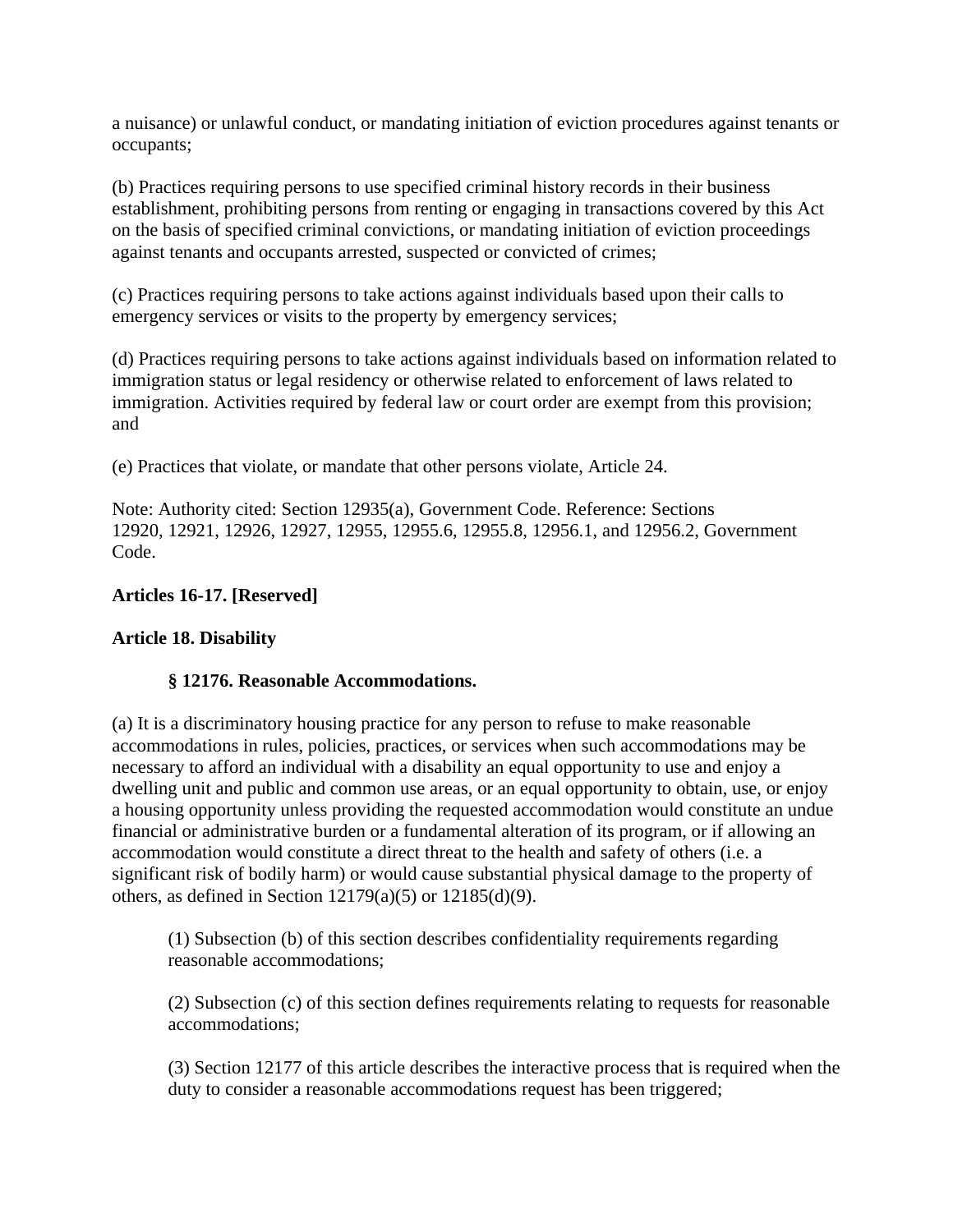(4) Section 12178 of this article defines requirements relating to the determination of whether a requested accommodation is necessary;

(5) Section 12179 of this article defines the bases upon which a requested accommodation can be lawfully denied;

(6) Section 12180 of this article states other requirements or limitations in the provision of reasonable accommodations and provides examples of reasonable accommodations.

(b) Confidentiality regarding reasonable accommodations

(1) All information concerning an individual's disability, request for an accommodation, or medical verification or information must be kept confidential and must not be shared with other persons who are not directly involved in the interactive process or decision making about the requested accommodation unless disclosure is:

(A) Required to make or assess the decision to grant or deny the request for accommodation;

(B) Required to effectively administer or implement the requested accommodation;

(C) Authorized by the individual with the disability in writing; or

(D) Required by law.

(c) Requests for Reasonable Accommodations.

(1) The individual with a disability seeking a reasonable accommodation must make a request for such accommodation.

(2) The request for a reasonable accommodation may be made by the individual with a disability, a family member, or someone authorized by the individual with a disability to act on their behalf ("representative").

(3) A request for a reasonable accommodation need not be made in a particular manner or at a particular time. An individual makes a reasonable accommodation request at the time they request orally or in writing, or through a representative, an exception, change, or adjustment to a practice because of a disability, regardless of whether the phrase "reasonable accommodation" is used as part of the request. A request for a reasonable accommodation may be made at any time, including during litigation, at or after trial.

(4) The duty to provide reasonable accommodations is an ongoing one. Some individuals with disabilities require only one reasonable accommodation, while others may need more than one. Still others may need one reasonable accommodation for a period of time,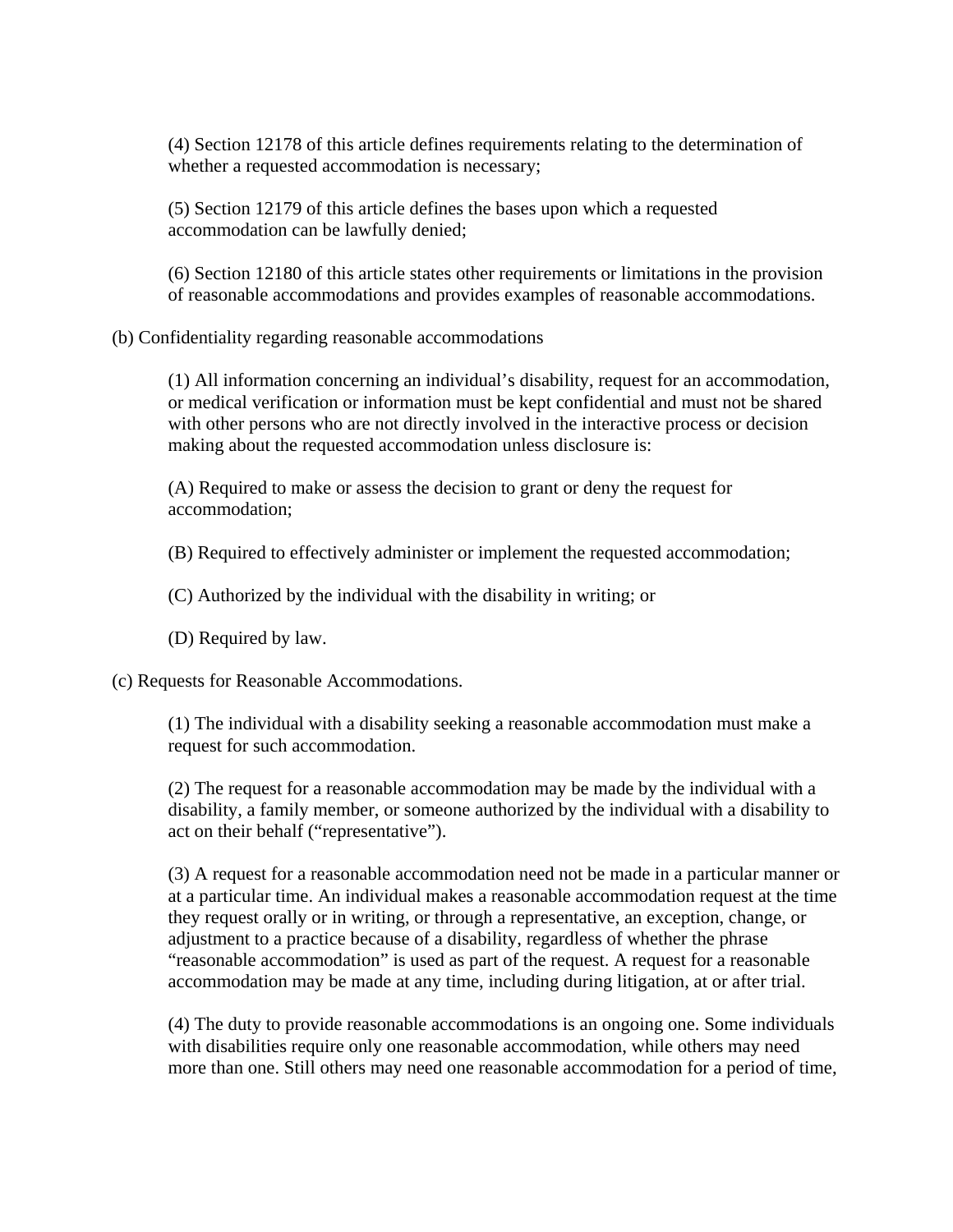and then at a later date, require another type of reasonable accommodation. Each request must be considered separately under the standards in this article.

(5) Adopting a formal procedure may aid individuals with disabilities in making requests for reasonable accommodations and may make it easier to assess those requests and keep records of the considerations given the requests. An individual requesting an accommodation may be asked to use a form or follow a particular procedure. However, a person may not refuse a request or refuse to engage in the interactive process because the individual with a disability or their representative did not use the preferred forms or procedures. The forms and procedures used may not seek information that is not necessary to evaluate if a reasonable accommodation may be needed to afford an individual with a disability equal opportunity to use and enjoy a dwelling or housing opportunity, such as the information prohibited in section 12178.

(6) A person responsible for responding to accommodation requests must treat a request by an individual with a disability for assistance in completing forms or in following procedures, or a request for alternative methods of communication during the reasonable accommodation process, as a request for reasonable accommodations that must be responded to in the same manner as any other request. In many circumstances, such requests, or the person considering the request, may also be covered by the American with Disabilities Act and the provisions in the ADA and its accompanying regulations requiring the provision of auxiliary aids and services and alternative methods of communication.

(7) Reasonable Accommodation Requests in Unlawful Detainer Actions.

(A) An individual with a disability may raise failure to provide a reasonable accommodation as an affirmative defense to an unlawful detainer action.

(B) A request for a reasonable accommodation in unlawful detainer actions can be made at any time during the eviction process, including at or after trial, and in certain circumstances after eviction. A reasonable accommodation request that is made during a pending unlawful detainer actions is subject to the same regulations that govern reasonable accommodation requests at any other time. For example:

(i) Rowan is an individual with a disability who receives Social Security Disability on the sixth day of each month. He is served a three-day notice to pay rent or quit on the second day of the month, but is unable to pay until after the notice expires. As a result, the owner files an unlawful detainer action. At trial, Rowan requests an accommodation to pay his rent on the sixth instead of the first, including allowing a late payment for the month at issue in the trial. The owner must consider the request under these regulations, including considering whether it constitutes an undue financial or administrative burden as defined in section 12179, and engaging in the interactive process under section 12177 as needed.

(ii) Chelsea is an individual with a physical disability. The owner filed a successful unlawful detainer action unrelated to her disability. Chelsea partially moved out the day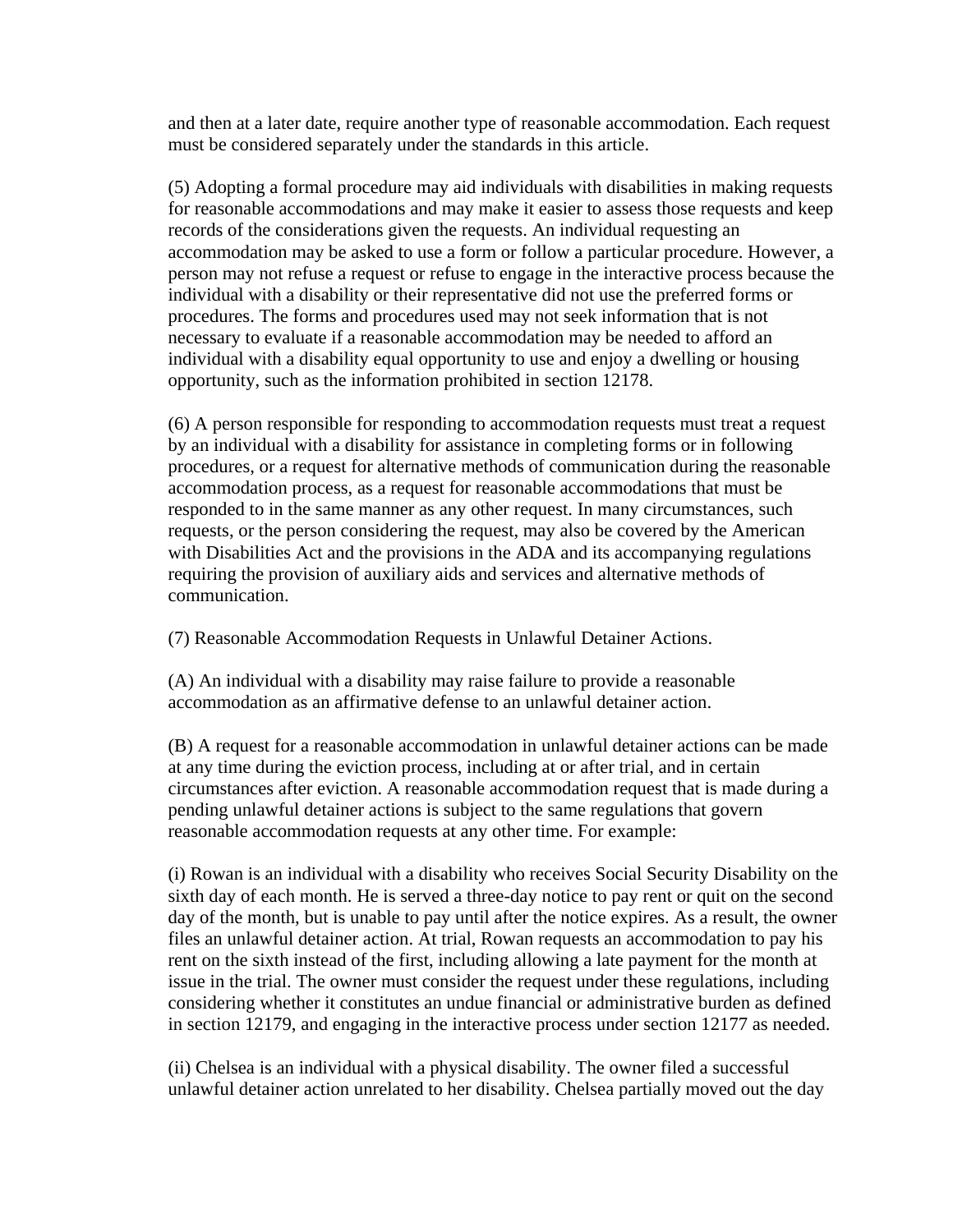after the trial, but was unable, without help, to move some larger items (e.g. her couch, bed and dresser) to her new apartment. Because of the disability, she could not lift or carry anything heavy. She requested some additional time as a reasonable accommodation to arrange for help to move her furniture. The owner must consider the request under these regulations, including considering whether it constitutes an undue financial or administrative burden as defined in section 12179 (for example if the owner has the capacity to leave the items in the unit for a period of time or if the unit is not rerented), and engaging in the interactive process under section 12177 as needed.

Note: Authority cited: Section 12935(a), Government Code. Reference: Sections 12920, 12921, and 12955, Government Code; *Auburn Woods I Homeowners Ass'n v. Fair Employment and Housing Com'n* (2004) 121 Cal.App.4th 1578.

# **§ 12177. The Interactive Process.**

(a) If a request for a reasonable accommodation is not promptly granted, the person considering the request for accommodation must engage in a timely (pursuant to subsection (d)), good faith, interactive process with the individual with a disability, or the individual's representative, in order to identify, evaluate, or implement an effective, reasonable accommodation for an individual with a disability.

(b) If the person considering the request for accommodation believes the information received is insufficient to establish either that a disability exists or the nature of the disability-related need for the accommodation, or if the nexus between the disability and the requested accommodation is not clear to the person considering the request for accommodation, the person considering the request for accommodation must seek clarification or additional information pursuant to section 12178 from the individual with a disability or the individual's representative. The person considering the request must not deny it for lack of information without first requesting the clarification or additional information and providing a reasonable opportunity for the individual requesting the accommodation to provide it.

(c) If the person considering the request believes that the initially requested accommodation cannot be granted for a reason permitted under section 12179, the person considering the request must try to identify if there is another accommodation that is equally effective and must discuss with the individual with the disability or the individual's representative whether other alternative accommodations would be equally effective in meeting the needs of the individual with a disability. If an alternative accommodation would effectively meet the requester's disabilityrelated needs of the individual and could not be lawfully denied for a reason permitted under Section  $12179(a)(3)-(6)$ , the person considering the request must grant it. The individual requesting the accommodation is not obligated to accept an alternative accommodation if the alternative accommodation will not meet the needs of the individual with the disability and the initially requested accommodation could not be lawfully denied for a reason permitted under section 12179. In many cases, the individual with the disability has the most accurate knowledge about the functional limitations posed by their disability, and therefore should be given significant weight.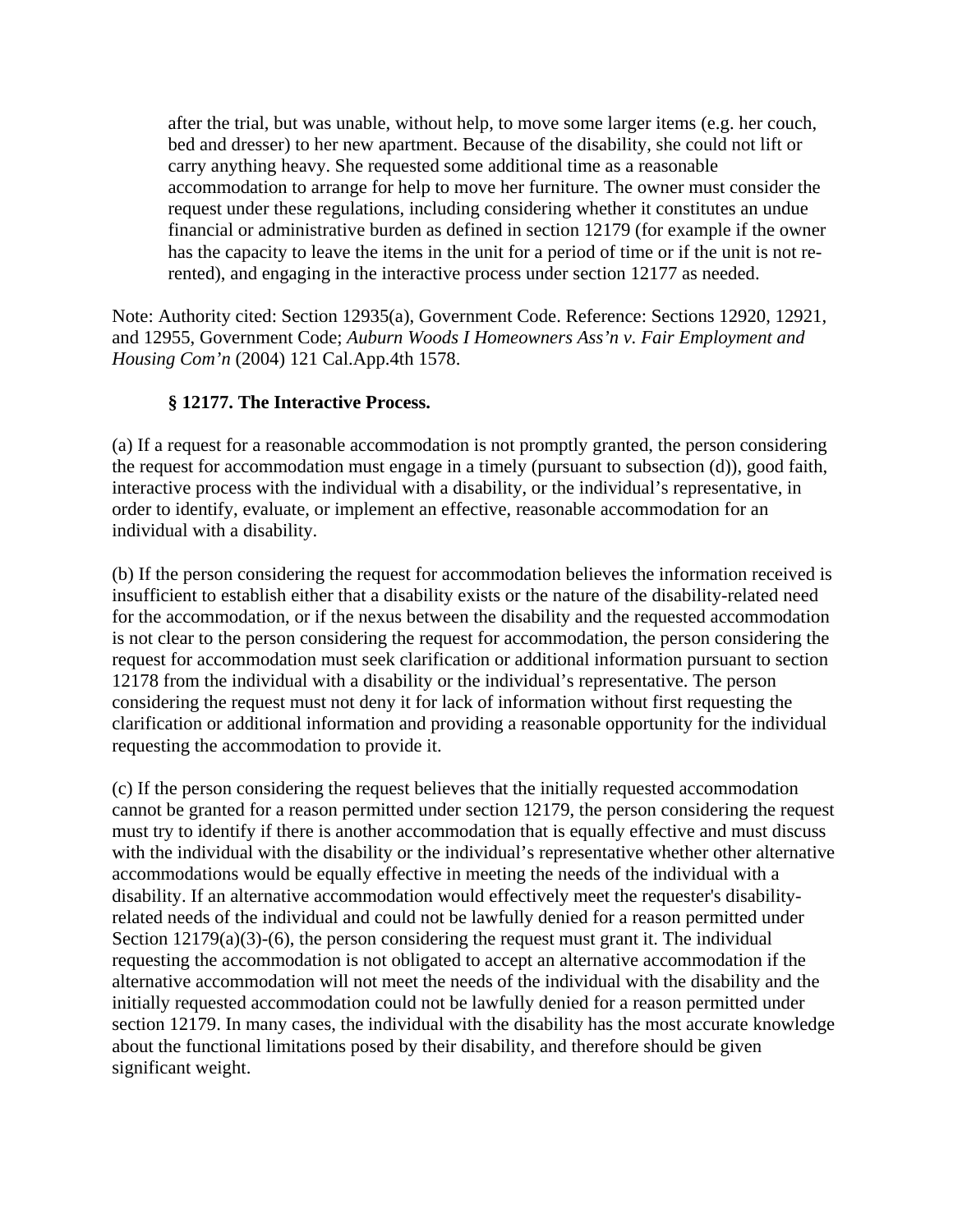(d) Requests for reasonable accommodations must be promptly considered. The time necessary to respond to a request depends on many factors, including:

(1) The nature of the accommodation under consideration;

(2) Whether it is necessary to obtain supporting information because the disability or the need for the accommodation is not obvious or known to the person considering the request;

(3) Whether the accommodation is needed on an urgent basis; and

(4) Whether it is necessary to engage in the interactive process to resolve the request.

(e) An undue delay by the person considering the request, for example, when there is a failure to act promptly on the need to acquire additional information pursuant to section 12178, may constitute a denial of a reasonable accommodation. Whether a request has been promptly considered is a case-by-case factual determination.

(f) A failure to reach an agreement on an accommodation request after a reasonable attempt to do so is in effect a decision not to grant the requested accommodation. If the individual requesting the accommodation or their representative has, after a reasonable opportunity, unreasonably failed to provide legally relevant information that was requested consistent with the regulations, the person considering the request may find this failure to be grounds for determining that the accommodation could not be granted. However, if after the denial of the initial request, the individual with a disability or their representative makes a later request for the same or similar accommodation, the latter request must be considered pursuant to these regulations independently of the initial request.

Note: Authority cited: Section 12935(a), Government Code. Reference: Sections 12920, 12921, and 12955, Government Code; *Auburn Woods I Homeowners Ass'n v. Fair Employment and Housing Com'n* (2004) 121 Cal.App.4th 1578.

#### **§ 12178. Establishing that a Requested Accommodation is Necessary.**

(a) If an individual with a disability or their representative makes a request for an accommodation that provides reliable information about the disability and how the requested accommodation is necessary to afford the individual with a disability equal opportunity to use and enjoy a dwelling or housing opportunity, then the person considering the request may not request any additional information about the individual's disability or the disability-related need for the accommodation.

(b) If the disability of the individual requesting an accommodation is apparent or known by the person considering the request, and it is also readily apparent or known how the requested accommodation is necessary to afford the individual with a disability equal opportunity to use and enjoy a dwelling or housing opportunity, then the person considering the request may not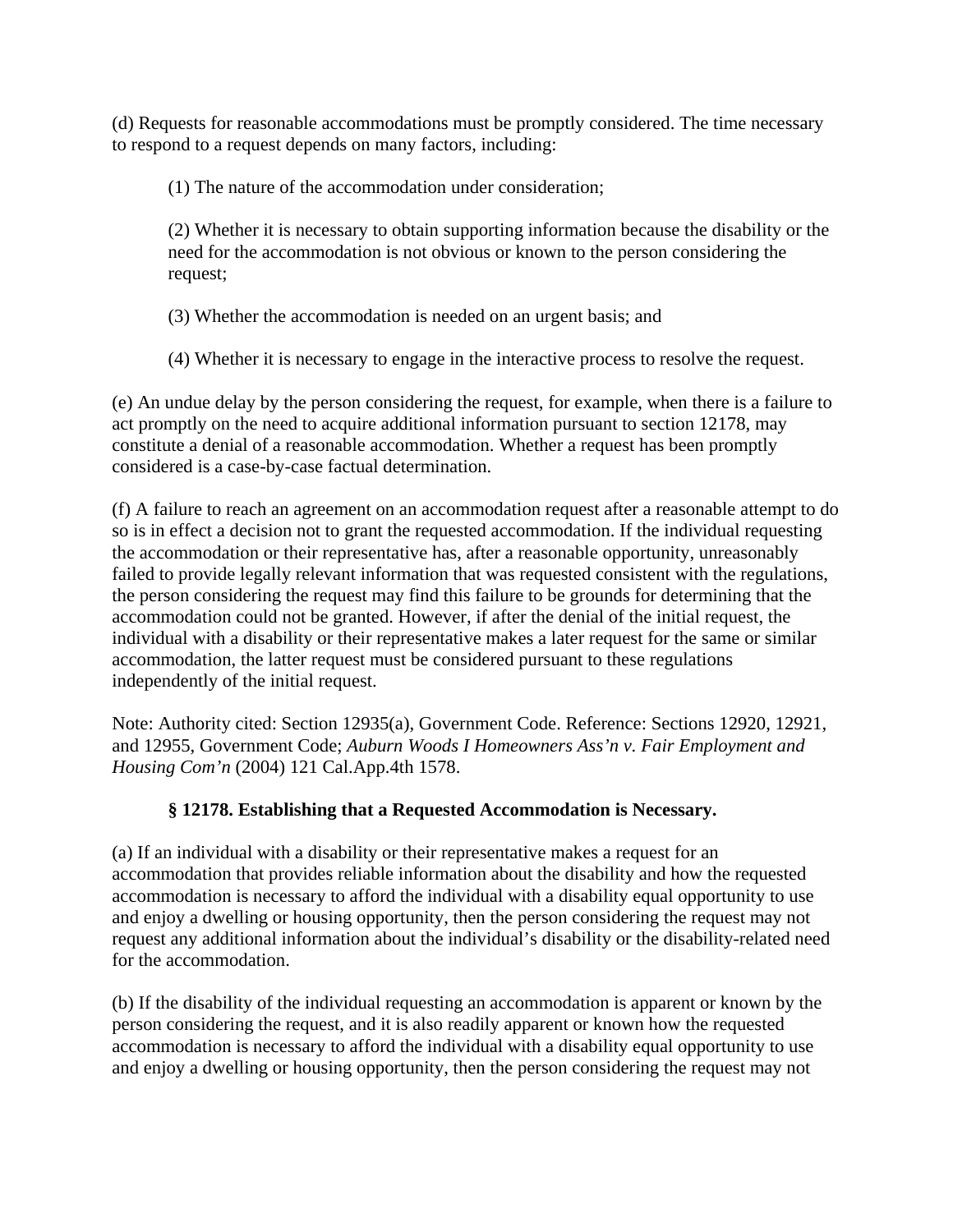request any additional information about the requestor's disability or the disability-related need for the accommodation.

(c) If the disability of the individual requesting an accommodation is apparent or known by the person considering the request, but the need for the requested accommodation is not readily apparent or known, then in order to evaluate the disability-related need for the accommodation, the person considering the request may request only information that:

(1) Describes the needed accommodation; and

(2) Shows the relationship between the individual's disability and how the requested accommodation is necessary to afford the individual with a disability equal opportunity to use and enjoy a dwelling or housing opportunity.

(d) If the disability of the individual requesting an accommodation is not readily apparent to the person considering the request, the person may request only information that:

(1) Is necessary to establish that the individual has a disability;

(2) Describes the needed accommodation; and

(3) Shows the relationship between the individual's disability and how the requested accommodation is necessary to afford the individual with a disability equal opportunity to use and enjoy a dwelling or housing opportunity.

(e) A person considering a request for an accommodation may not seek information about:

(1) The individual with a disability's particular diagnosis or medical condition, the severity of the disability, medical records, medical history, other disability or medical issues unrelated to the request, or other disability or health related information beyond the information identified in subdivision (d) above.

(2) Information unrelated to the inquiry in subdivision (d) above.

(f) Depending on the individual's circumstances, information establishing that the individual has a disability can usually be provided directly by the individual with a disability through a variety of means, such as a credible statement or documentation of receipt of disability benefits. A credible statement is one that a reasonable person would believe is true based on the available information. Information confirming that the individual has a disability, or confirming that there is a disability-related need for the accommodation, may also be provided by any reliable third party who is in a position to know about the individual's disability or the disability-related need for the requested accommodation, including:

(1) A medical professional;

(2) A health care provider, including the office of a medical practice or a nursing registry;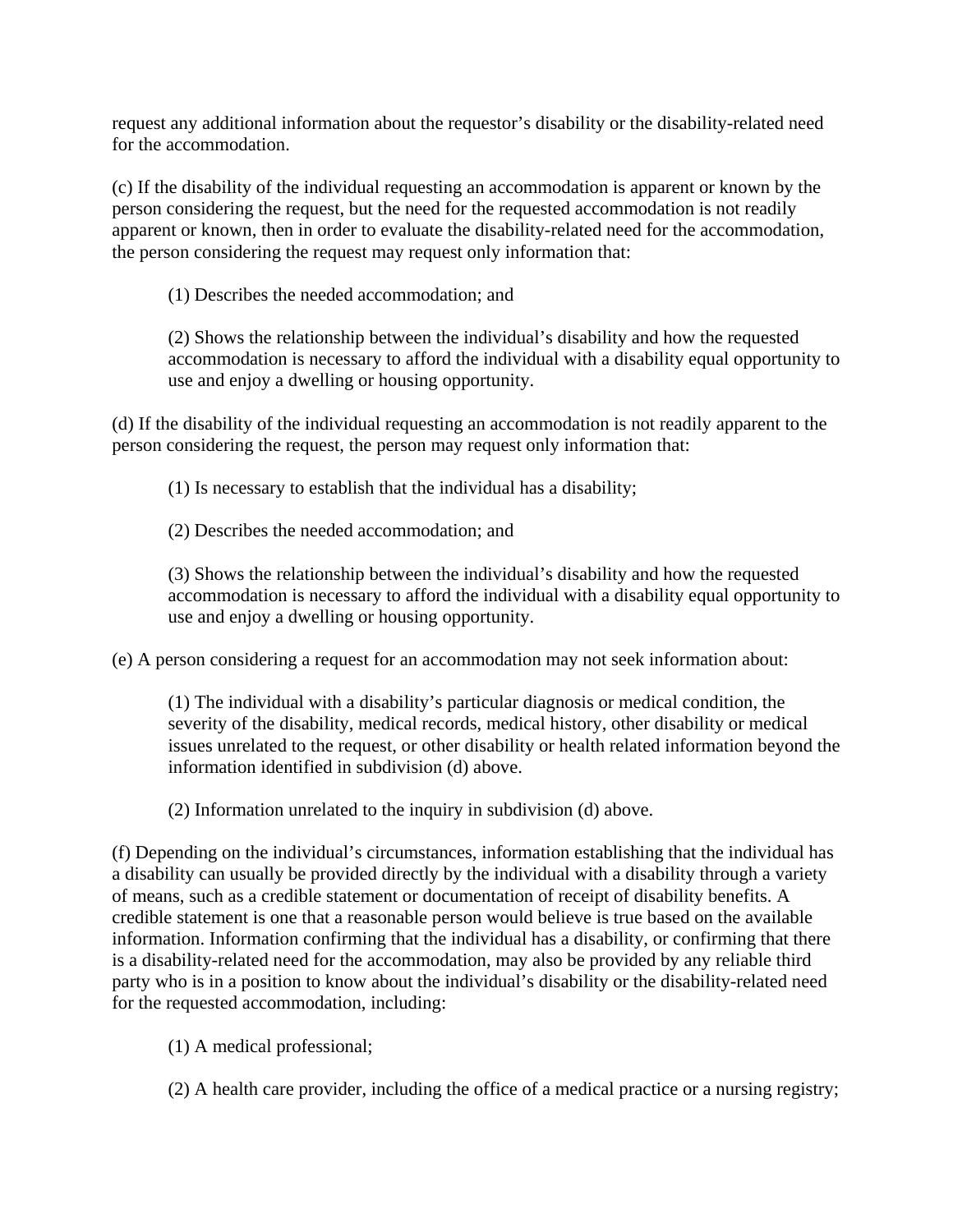(3) A peer support group. Peer support groups are mutual support groups developed as alternatives to traditional medical or psychological treatments. They provide services such as education, peer mentoring, peer coaching, and peer recovery resource connections for groups of people with disabilities or people suffering from a wide range of trauma or illness;

(4) A non-medical service agency or person, including In-Home Supportive Services or Supported Living Services providers; or

(5) Any other reliable third party who is in a position to know about the individual's disability or disability-related need for the accommodation. This could include a relative caring for a child with a disability, a relative caring for an elderly family member with dementia, or others in a caregiving relationship with a person with a disability.

(g) The determination of whether a third party is reliable must be determined on a case-by-case basis. A determination of reliability may take into account:

(1) Information establishing how the third party is familiar with the individual's disability or the disability-related need for the accommodation;

(2) Information that specifies the functional limitations that underlie the request for an accommodation, but this information need not include specific medical information or terminology; or

(3) Information providing a means to contact the third party to verify that the person identified did in fact provide the documentation and to answer any questions permitted by law.

Note: Authority cited: Section 12935(a), Government Code. Reference: Sections 12920, 12921, and 12955, Government Code.

#### **§ 12179. Denial of Reasonable Accommodation.**

(a) A requested accommodation may be denied if:

(1) The individual on whose behalf the accommodation was requested is not an individual with a disability;

(2) There is no disability-related need for the requested accommodation (in other words, there is no nexus between the disability and the requested accommodation);

(3) The requested accommodation would constitute a fundamental alteration of the services or operations of the person who is asked to provide the accommodation;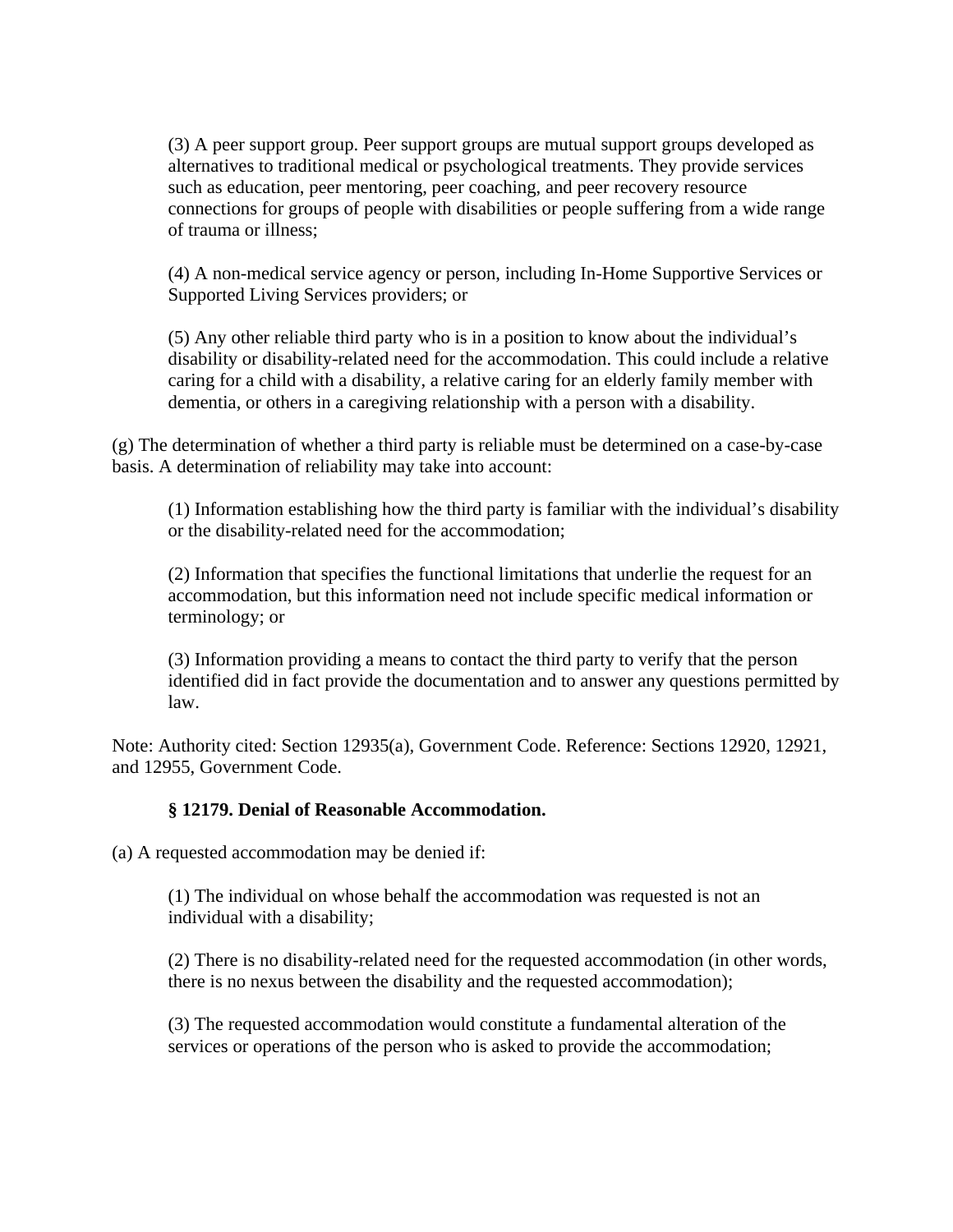(4) The requested accommodation would impose an undue financial or administrative burden on the person who is asked to provide the accommodation; or

(5) The requested accommodation would constitute a direct threat to the health or safety of others (i.e. a significant risk of bodily harm) or would cause substantial physical damage to the property of others, and such risks cannot be sufficiently mitigated or eliminated by another reasonable accommodation, pursuant to the following:

(A) A determination that an accommodation poses a direct threat to the health or safety of others or would cause substantial physical damage to the property of others must be based on an individualized assessment that relies on objective evidence, not on mere speculation or stereotype about the requested accommodation or a particular disability or individuals with disabilities in general;

(B) The assessment of whether the specific accommodation in question poses a direct threat to the health or safety of others or would cause substantial physical damage to the property of others must consider, based on objective evidence that is sufficiently recent as to be credible, and not from unsubstantiated inferences:

(i) The nature, duration, and severity of the risk of a direct threat to the health and safety of others or of substantial physical damage to the property of others;

(ii) The probability that a direct threat to the health or safety of others or substantial physical damage to the property of others will actually occur; and

(iii) Whether there are any additional or alternative reasonable accommodations that will eliminate the direct threat to the health or safety of others or substantial physical damage to the property of others; or

(6) A support animal requested as a reasonable accommodation would constitute a direct threat to the health or safety of others or would cause substantial physical damage to the property of others under Section 12185(d)(9).

(b) The determination of whether an accommodation poses an undue financial or administrative burden must be made on a case-by-case basis and should consider various factors including:

(1) The cost of the requested accommodation;

(2) The financial resources of the person who has been asked to grant the accommodation;

(3) The benefits that a proposed alternative accommodation would provide to the individual with a disability;

(4) The availability of alternative accommodations that would effectively meet the disability-related needs of the individual with a disability;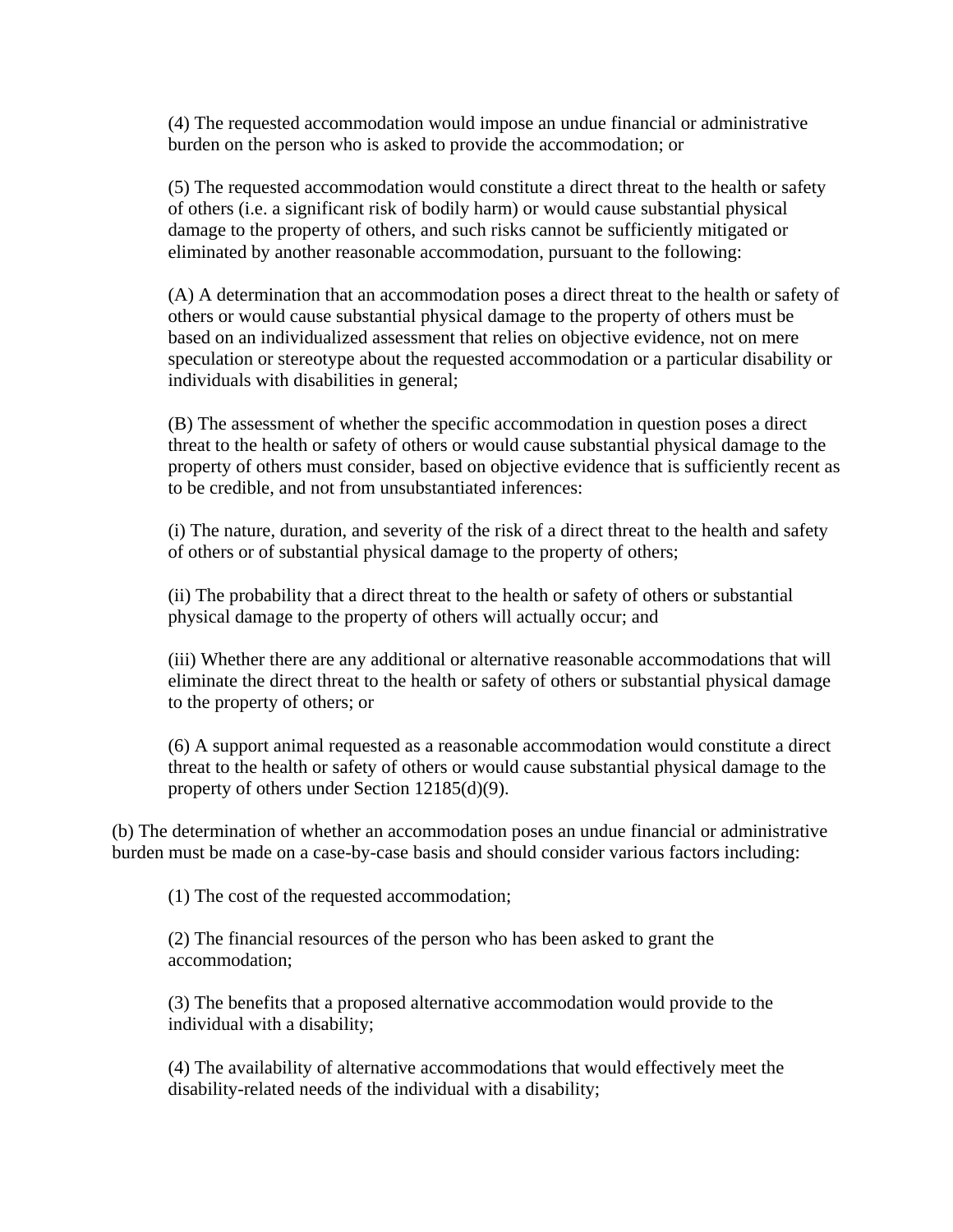(5) Where the entity being asked to make the accommodation is part of a larger entity, the structure and overall resources of the larger organization, as well as the financial and administrative relationship of the entity to the larger organization. In general, a larger entity with greater resources would be expected to make accommodations requiring greater effort or expense than would be required of a smaller entity with fewer resources; and

(6) Whether the need for the accommodation arises from the owner's failure to maintain or repair the property as required by law or contract, or to otherwise comply with related legal obligations.

(c) A fundamental alteration is a modification that changes the essential nature of the services or operations of the person being asked to provide the accommodation. For example, if a landlord does not normally provide shopping for residents, a request to shop for an individual with a disability could constitute a fundamental alteration.

(d) A person cannot deny a request for a reasonable accommodation based on the person's or another individual's fears or prejudices about the individual's disability, nor can a denial be based on the fact that provision of a reasonable accommodation might be considered unfair by other individuals or might possibly become an undue burden if extended to multiple other individuals who might request accommodations.

Note: Authority cited: Section 12935(a), Government Code. Reference: Sections 12920, 12921, and 12955, Government Code, *Auburn Woods I Homeowners Ass'n v. Fair Employment and Housing Com'n* (2004) 121 Cal.App.4th 1578.

#### **§ 12180. Other Requirements or Limitations in the Provision of Reasonable Accommodations and Examples.**

(a) Other requirements or limitations in the provision of reasonable accommodations include:

(1) It is unlawful to charge a fee or require an additional deposit or financial contribution as a condition of receiving, processing, or granting a reasonable accommodation.

(2) The fact that an accommodation may impose some cost on the person providing the accommodation is not grounds for denial of a request, so long as the cost does not constitute an undue financial or administrative burden, under section 12179.

(3) It is unlawful for a person to request or require that an individual with a disability or representative waive the right to request a future accommodation.

(b) Examples of Reasonable Accommodation:

(1) Progress Gardens is a 300 unit apartment complex with 450 parking spaces which are available to tenants and guests of Progress Gardens on a first-come, first-served basis.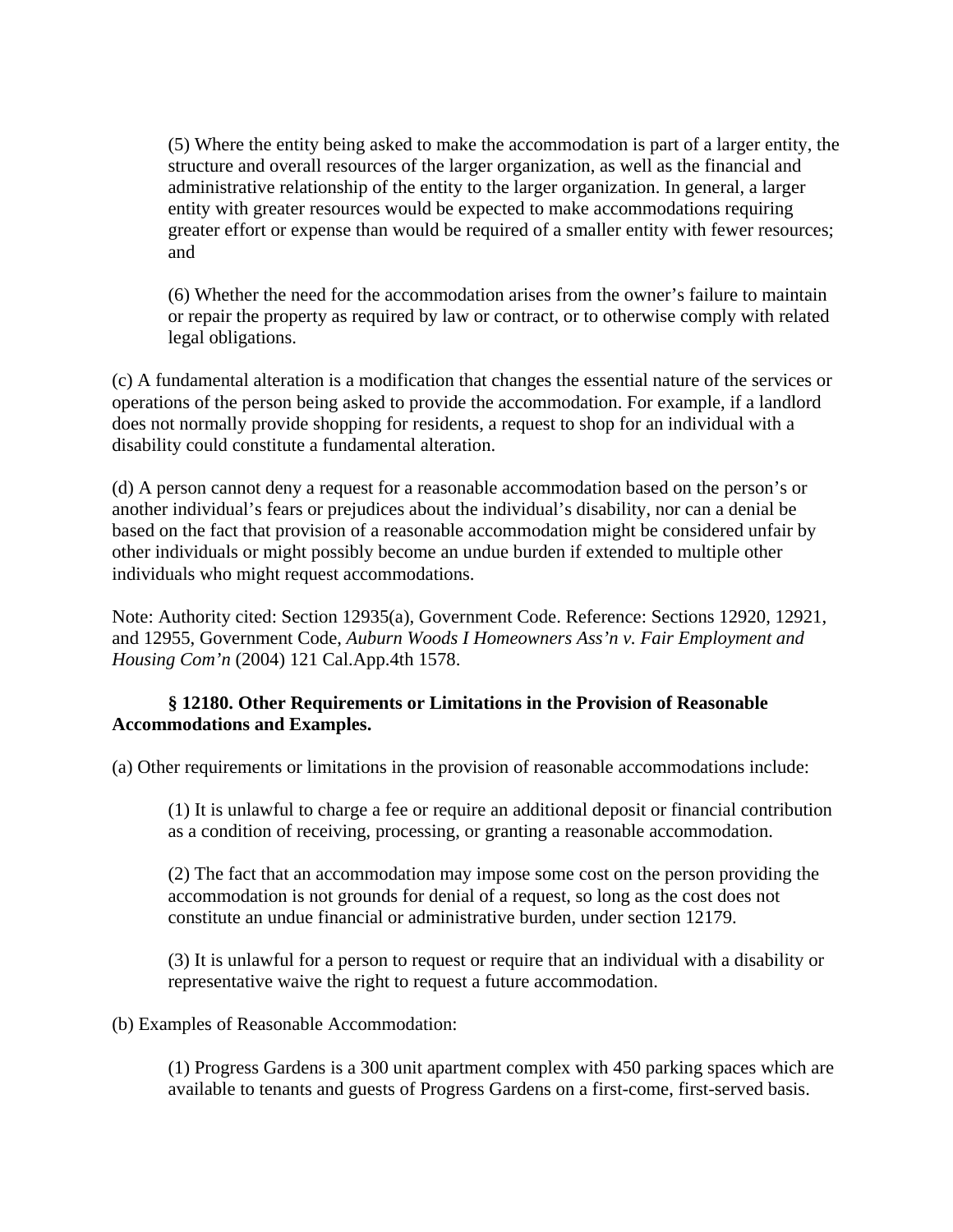John applies for housing in Progress Gardens. John has a mobility disability and is unable to walk more than a short distance and therefore requests that a parking space near his unit be reserved for him so he will not have to walk very far to get to his apartment. Without a reserved space, John might be unable to live in Progress Gardens at all or, when he has to park in a space far from his unit, might have great difficulty getting from his car to his apartment unit. The accommodation therefore is necessary to afford John an equal opportunity to use and enjoy a dwelling. The owner must consider the request under these regulations, including considering whether it constitutes an undue financial or administrative burden as defined in section 12179, and engaging in the interactive process under section 12177 as needed. Because the cost of reserving a space is likely minimal in light of the overall budget of a 300 unit apartment complex, the accommodation does not constitute an undue burden as defined in section 12179(b). Since providing parking spaces is part of the essential operations of the apartment complex, the accommodation is not a fundamental alteration, as defined in section 12179(c). Therefore, in the absence of additional relevant facts, the requested accommodation should be granted.

(2) Miguel is an individual with cognitive impairments that limit his ability to manage his financial affairs. Miguel uses a third party representative payee. He requests that he be able to pay rent through the payee rather than pay directly from his checking account, and that any nonpayment notices be sent to his representative payee as well as himself. This accommodation is necessary because without it Miguel might not be able to pay rent in a regular and timely manner which is necessary for him to fulfill his obligation as a tenant. The owner must consider the request under these regulations, including considering whether it constitutes an undue financial or administrative burden as defined in section 12179, and engaging in the interactive process under section 12177 as needed. Because the cost is likely minimal in light of the overall budget of most apartment complexes, the accommodation does not constitute an undue burden as defined in section 12179(b). Since processing rent payments is part of the essential operations of the apartment complex, the accommodation is not a fundamental alteration, as defined in section 12179(c). Therefore, in the absence of additional relevant facts, the requested accommodation should be granted.

(3) Abigail, an individual with a disability, receives only SSI (Supplemental Security Income), a government benefit based on her inability to work because of her disability. She requests that she be permitted to add a co-signer on her rental lease in order to meet the minimum income qualifications. If the combined income of Abigail and the co-signer constitutes sufficient income to meet the reasonable minimum income qualifications in light of Abigail's and the co-signer's other financial obligations, and if Abigail would not otherwise be able to rent this apartment, this accommodation may be necessary. The owner must consider the request under these regulations, including considering whether it constitutes an undue financial or administrative burden as defined in section 12179, and engaging in the interactive process under section 12177 as needed. Because the cost is likely minimal in light of the overall budget of most apartment complexes, the accommodation does not constitute an undue burden as defined in section 12179(b). Since making changes to application and screening criteria is part of the essential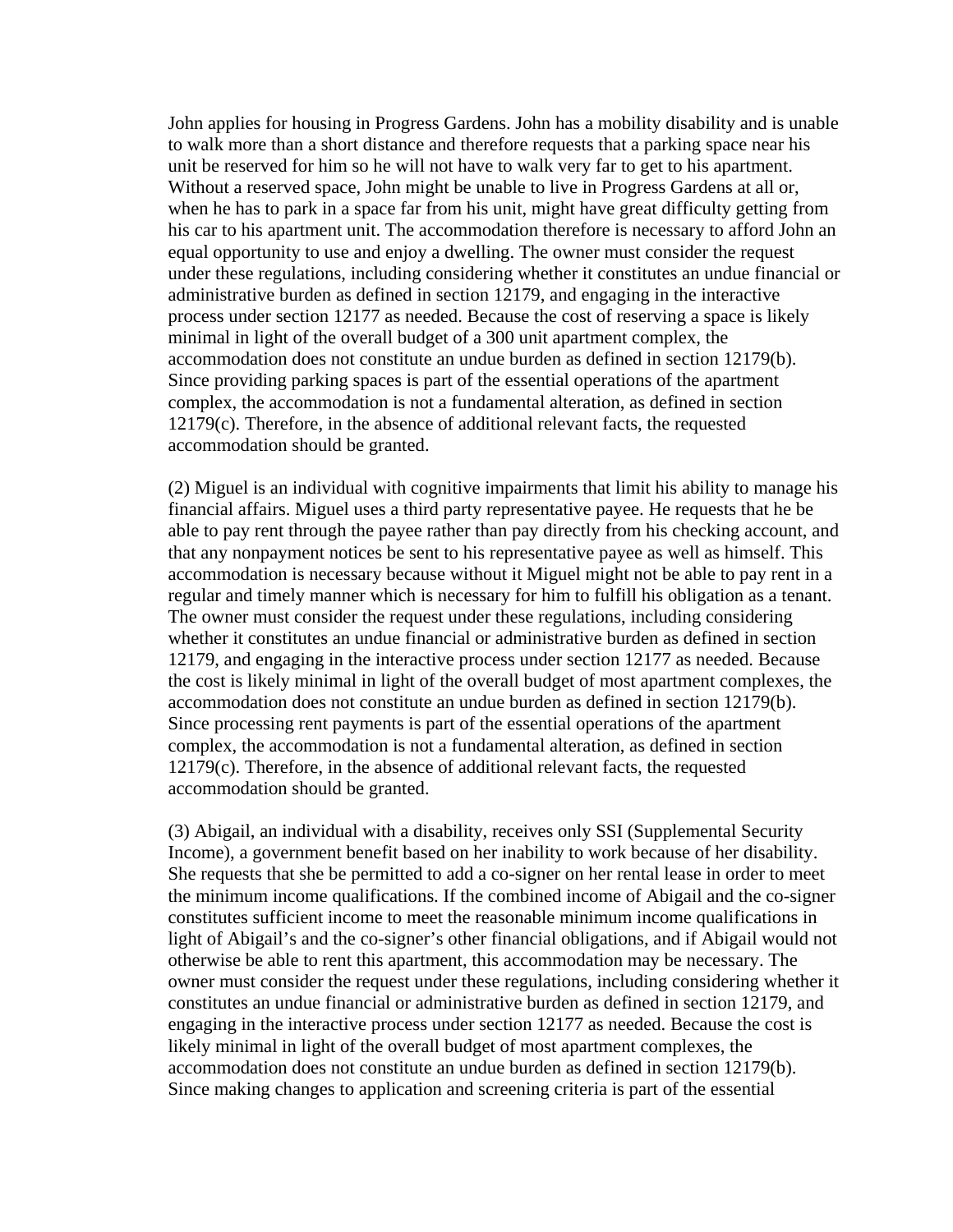operations of the apartment complex, the accommodation is not a fundamental alteration, as defined in section 12177(c). Therefore, in the absence of additional relevant facts, the requested accommodation should be granted.

(4) Tuan has quadriplegia and uses a power wheelchair, which can make it difficult for him to travel. He must make arrangements with a paratransit agency and it cannot always accommodate his requests without significant advance notice. He requests a reasonable accommodation for additional time to come into the mortgage lender's office to sign a loan modification application, even though the mortgage company's normal practice is to give little advance notice of the meeting. This accommodation may be necessary because without it Tuan may be unable to sign the loan modification application and so receive the loan. The mortgage company must consider the request under these regulations, including considering whether it constitutes an undue financial or administrative burden as defined in section 12179, and engaging in the interactive process under section 12177 as needed. Because the cost is likely minimal in light of the overall budget, the accommodation does not constitute an undue burden as defined in section 12179(b). Since processing loan modification applications is part of the essential operations of the mortgage company, the accommodation is not a fundamental alteration, as defined in section 12177(c). Therefore, in the absence of additional relevant facts, the requested accommodation should be granted.

(5) Michiko requests an exception to her property's no-pets policy as a reasonable accommodation so that her friend Yoshi, who has a non-apparent disability, is able to visit with his emotional support animal. Yoshi, as an individual with a disability, is entitled to reasonable accommodations. Michiko may request such an accommodation on behalf of Yoshi. As the disability is non-apparent, the owner may request information establishing the disability and the disability-related need for the animal. Discrimination is prohibited against individuals associated with an individual with a disability. Denying Michiko the right to have visitors of her choice, like other tenants, because her visitor has a disability would constitute discrimination against Michiko because of her association with an individual with a disability. Because without this accommodation Michiko will not be able to receive Yoshi as a visitor at her apartment which is a standard benefit of being a leaseholder this accommodation may be necessary to provide Michiko an equal opportunity to use and enjoy a dwelling, and is therefore a necessary accommodation. The owner must consider the request under these regulations, including considering whether it constitutes an undue financial or administrative burden as defined in section 12179 and engaging in the interactive process under section 12177 as needed. Because the cost to process the request is likely minimal in light of the overall budget, the cost of providing an accommodation does not constitute an undue burden as defined in section 12179(b). Further, since determining the appropriateness of assistance animals is part of the essential operations of the apartment complex, the accommodation is not a fundamental alteration, as defined in section 12179(c). Therefore, in the absence of additional relevant facts or unless the animal poses a direct threat to the health or safety of others or would cause substantial physical damage to the property of others, or unless Yoshi fails to provide the necessary information, the accommodation should be granted. (Note if Yoshi has a service animal, rather than a support animal, the animal would be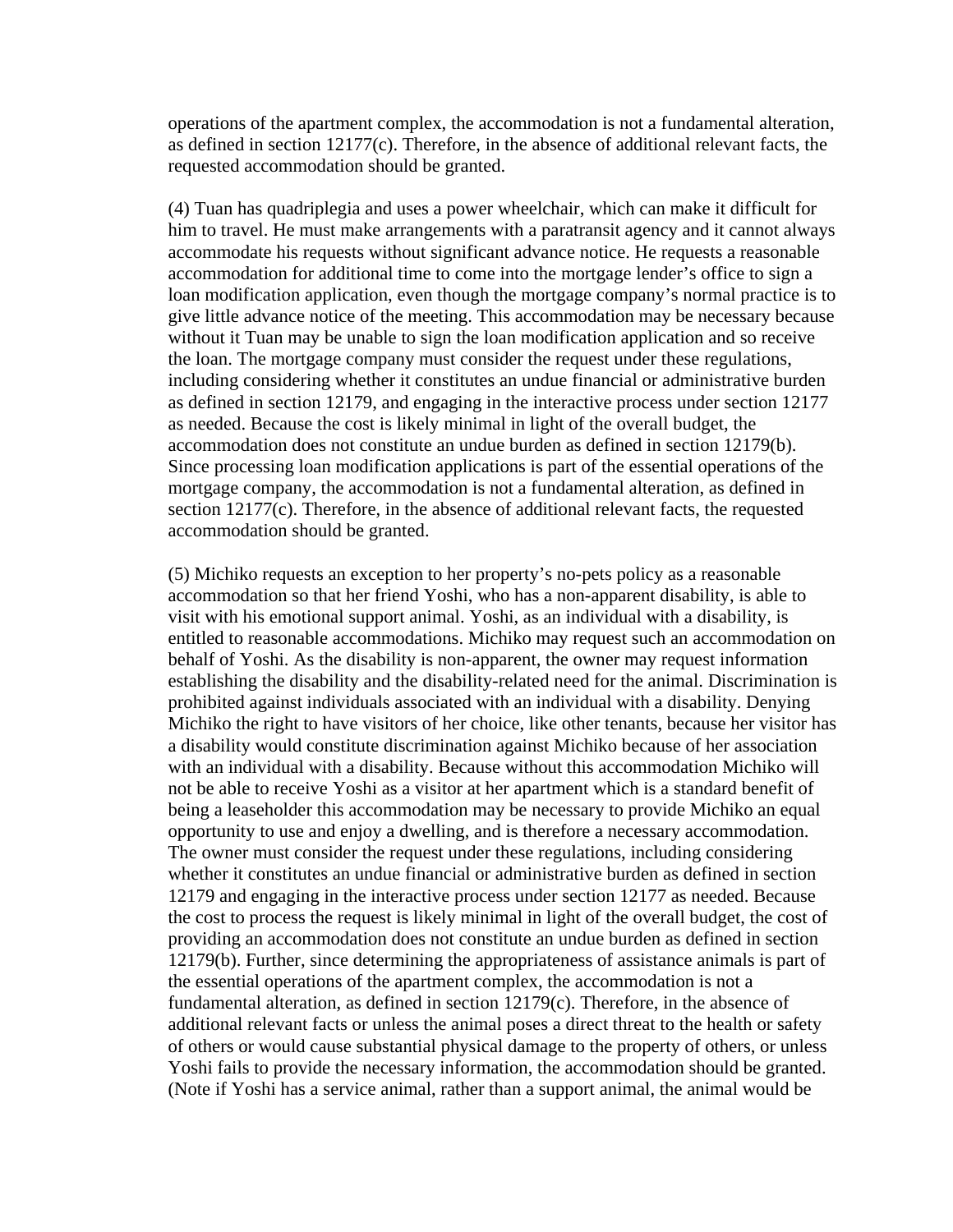permitted pursuant to subsection 12185(b) without the need to request an accommodation.)

(6) Marita wants to install a ramp to enable her son, who uses a wheelchair, to enter and leave her house without assistance. Given the small lot, the ramp will extend slightly beyond the permitted set-back requirements on Marita's lot but will still be within Marita's property line and will not cross a public right of way. Marita requests a reasonable accommodation from the city to modify the city's policy or ordinance regarding set-back requirements on her property. Because without the ramp Marita's son would not be able to use the house like any other dweller (coming and going without assistance), this accommodation is necessary to afford him an equal opportunity to use and enjoy a dwelling. The city must consider the request under these regulations, including considering whether it constitutes an undue financial or administrative burden as defined in section 12179, and engaging in the interactive process under section 12177 as needed. Because the cost of processing and permitting her request is likely minimal in light of the city's overall budget, the accommodation does not constitute an undue burden as defined in section 12179(b). Since reviewing building alterations is part of the essential operations of the city, the accommodation is not a fundamental alteration, as defined in section 12179(c). Therefore, in the absence of additional relevant facts, the requested accommodation should be granted. The city must not charge Marita a fee for processing her request, whether or not it is granted, under section  $12180(a)(1)$ . (Note that reasonable accommodations may also be available to Marita if the ramp did extend beyond her property line into a public right of way, but a further interactive process might be warranted on those specific facts).

(7) Teresa lives in a second floor apartment in a medium-sized apartment building with a single elevator that was working when she moved in. Last month her leg was amputated and she now uses a wheelchair. The elevator in the building is broken. Teresa cannot leave her home without assistance on the stairs. She requests that the owner expedite repairs to the elevator and offer her the first available ground floor unit. Her request is necessary because there is a nexus between Teresa's disability and her request; without the requested accommodations she will not be able to access her unit using the common area. The owner must consider the request under these regulations, including considering whether it constitutes an undue financial or administrative burden as defined in section 12179 and engaging in the interactive process under section 12177 as needed. Because the repair would be required by law as part of the owner's obligation to maintain the apartment, and if the costs of the requested accommodations are not burdensome in light of the overall budget of the building, the accommodations would not constitute an undue burden as defined in section 12179(b). Since making repairs is part of the essential operations of the apartment complex, the accommodation is not a fundamental alteration, as defined in section 12179(c). See, section 12179(b)(6). Therefore, in the absence of additional relevant facts, the requested accommodation should be granted. Depending on the time it takes to repair the elevator, or particular difficulties for Teresa, additional accommodation requests may be made that would need to be considered.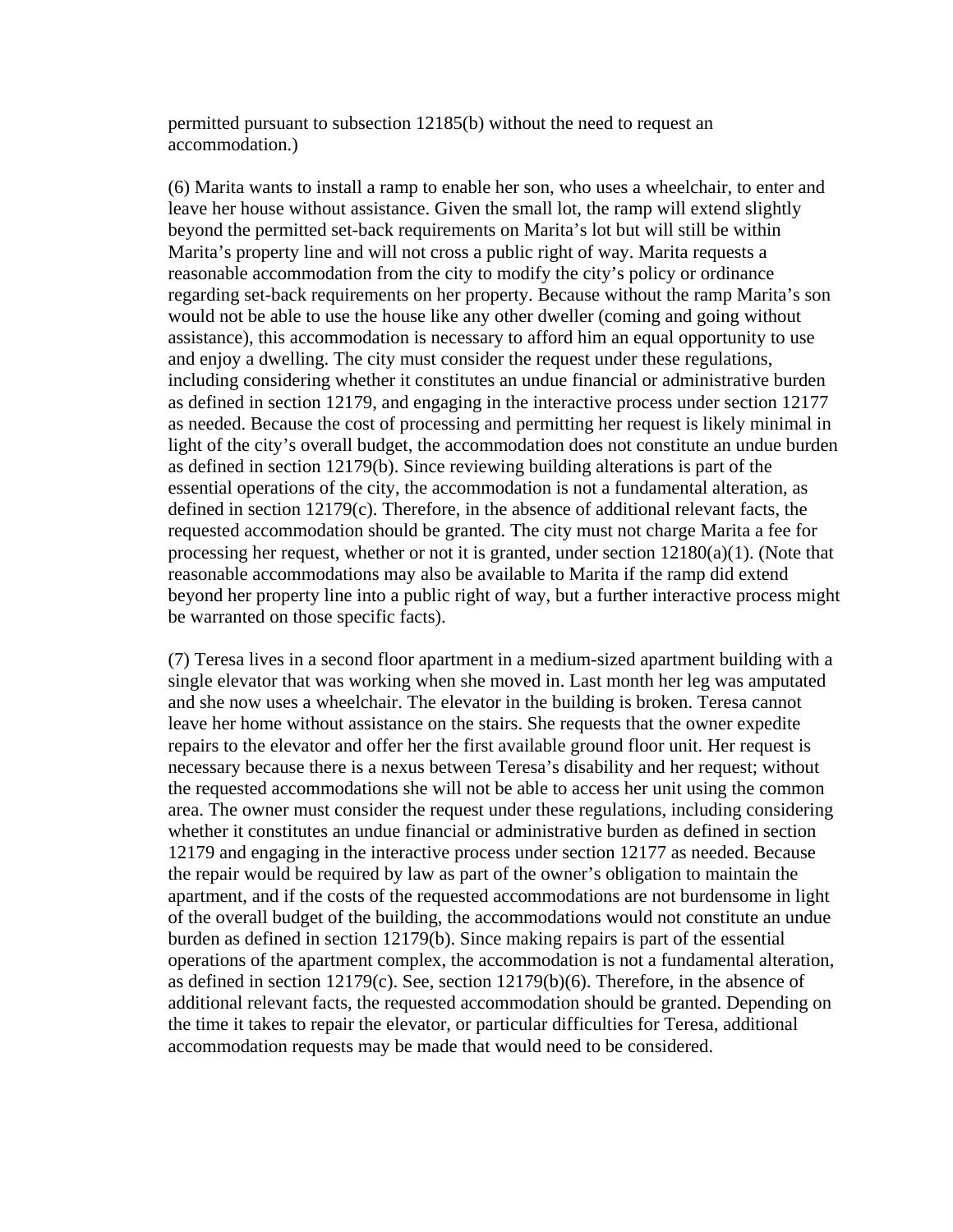Note: Authority cited: Section 12935(a), Government Code. Reference: Sections 12920, 12921, and 12955, Government Code; *Auburn Woods I Homeowners Ass'n v. Fair Employment and Housing Com'n* (2004) 121 Cal.App.4th 1578.

# **§§ 12181-12184. [Reserved]**

#### **§ 12185. Assistance Animals.**

(a) Assistance animals include guide dogs, signal dogs, service dogs, service animals, and support animals as defined in section 12005(d).

(b) Persons, including tenants, occupants, invitees, owners, and others, are permitted to have service animals in all dwellings (including common use and public use areas), residential real estate, and other buildings involved in residential real estate transactions, subject to the restrictions set forth in subsection (d) below. The only permissible questions that can be asked of an individual to determine if the animal is a service animal are: 1) "Are you an individual with a disability?" and 2) "What is the disability-related task the animal has been trained to perform?" It is not permitted to ask the individual with a disability to demonstrate the task.

(c) Individuals with disabilities who have a support animal may request a reasonable accommodation related to the individual's need for the support animal in dwellings (including common use and public use areas) and residential real estate, and other buildings involved in residential real estate transactions.

(1) The standards, procedures, and defenses in section 12176 for evaluating a request for a reasonable accommodation apply to a request to have a support animal as a reasonable accommodation.

(2) A support animal certification from an online service that does not include an individualized assessment from a medical professional is presumptively considered not to be information from a reliable third party under section 12178(f). An individualized assessment means an assessment based on information that demonstrates that the individual has a disability, describes the needed accommodation (including the species of animal), and describes the relationship between the individual's disability and how the requested accommodation is necessary to afford the individual with a disability equal opportunity to use and enjoy a dwelling or housing opportunity. A person provided with such a certification must provide an opportunity to the individual requesting the accommodation to provide additional information that meets the requirements of section 12178 before denying a request for reasonable accommodation.

(d) Provisions applicable to all assistance animals include:

(1) An individual with an assistance animal may also be covered by other legal obligations relating to assistance animals, such as the American with Disabilities Act, section 504 of the Rehabilitation Act, Civil Code section 51, and Government Code 11135, which include additional requirements or prohibitions relating to assistance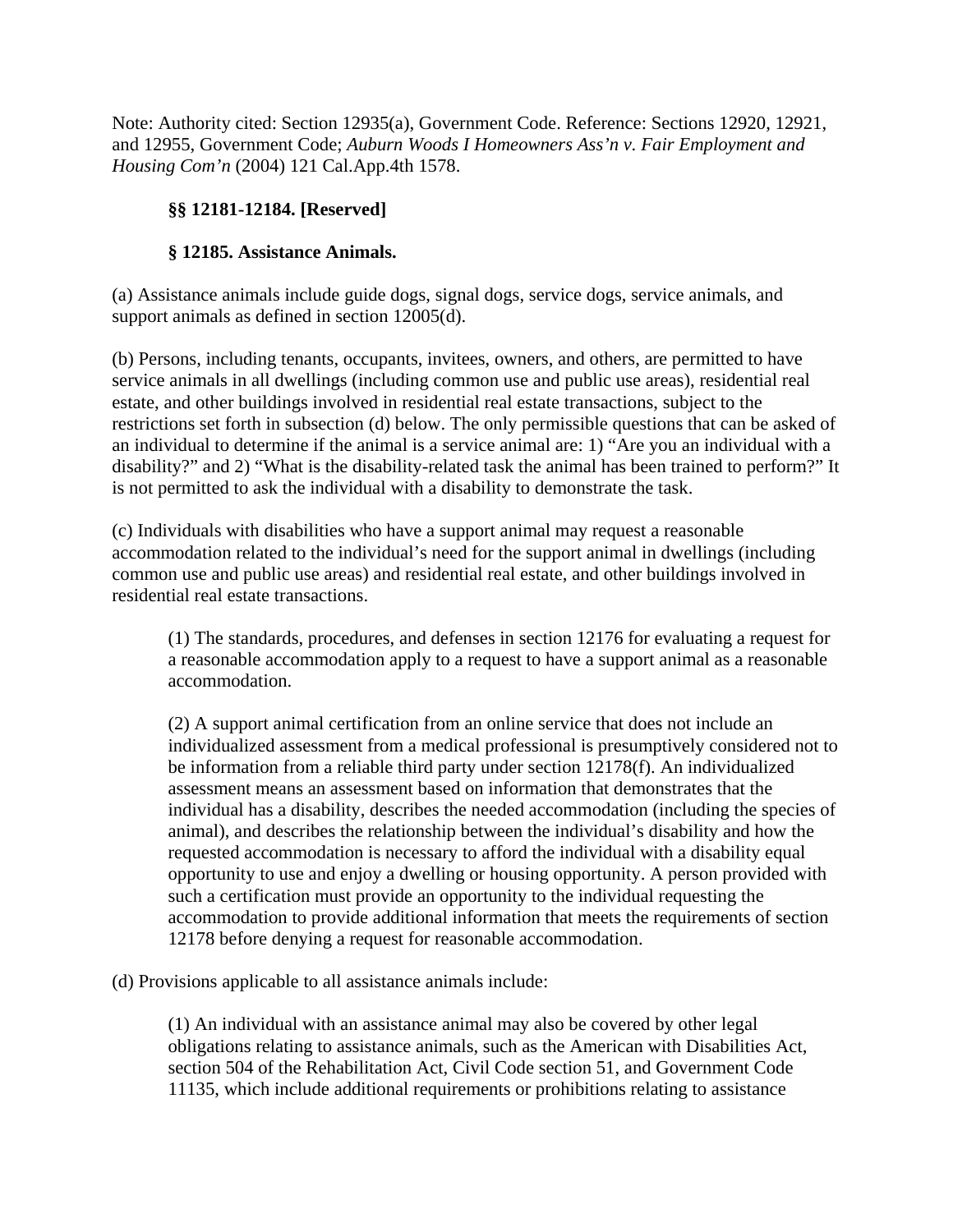animals, and may further restrict the nature and type of inquiry that may be made concerning assistance animals;

(2) An individual with an assistance animal shall not be required to pay any pet fee, additional rent, or other additional fee, including additional security deposit or liability insurance, in connection with the assistance animal;

(3) An individual with an assistance animal may be required to cover the costs of repairs for damage the animal causes to the premises, excluding ordinary wear and tear;

(4) An individual may have more than one assistance animal. Each animal must be individually determined to meet the requirements in this article. When an individual already has a support animal as a reasonable accommodation and requests an additional support animal as a reasonable accommodation, the person considering the subsequent request may consider whether the cumulative impact of multiple animals in the same dwelling unit constitutes an undue burden or fundamental alteration;

(5) No breed, size, and weight limitations may be applied to an assistance animal (other than specific restrictions relating to miniature horses as service animals under the Americans with Disabilities Act);

(6) Reasonable conditions may be imposed on the use of an assistance animal to ensure it is under the control of the individual with a disability or an individual who may be assisting the individual with a disability, such as restrictions on waste disposal and animal behavior that may constitute a nuisance, so long as the conditions do not interfere with the normal performance of the animal's duties. For example, a leash requirement may interfere with the ability of a guide dog, signal dog, or service dog to assist an individual, in which case the animal may be under voice control or otherwise responsive. Similarly, a "no noise" requirement may interfere with a dog's job of barking to alert a blind individual to a danger or someone at the door, but incessant barking all night long or when the individual is not at home may violate reasonable restrictions relating to nuisance. Any such conditions may not be more restrictive than those imposed upon other animals on the property;

(7) Animal vests, identification cards, or certificates are not in and of themselves documentation of either disability or the need for a reasonable accommodation, other than as set forth in subsection  $(c)(2)$  above;

(8) If an individual with a disability is denied permission to have an assistance animal, the individual is still entitled to all the rights and privileges that otherwise would have been accorded the individual, so long as the individual no longer has the animal; and

(9) An assistance animal need not be allowed if the animal constitutes a direct threat to the health or safety of others (i.e. a significant risk of bodily harm) or would cause substantial physical damage to the property of others under the following provisions: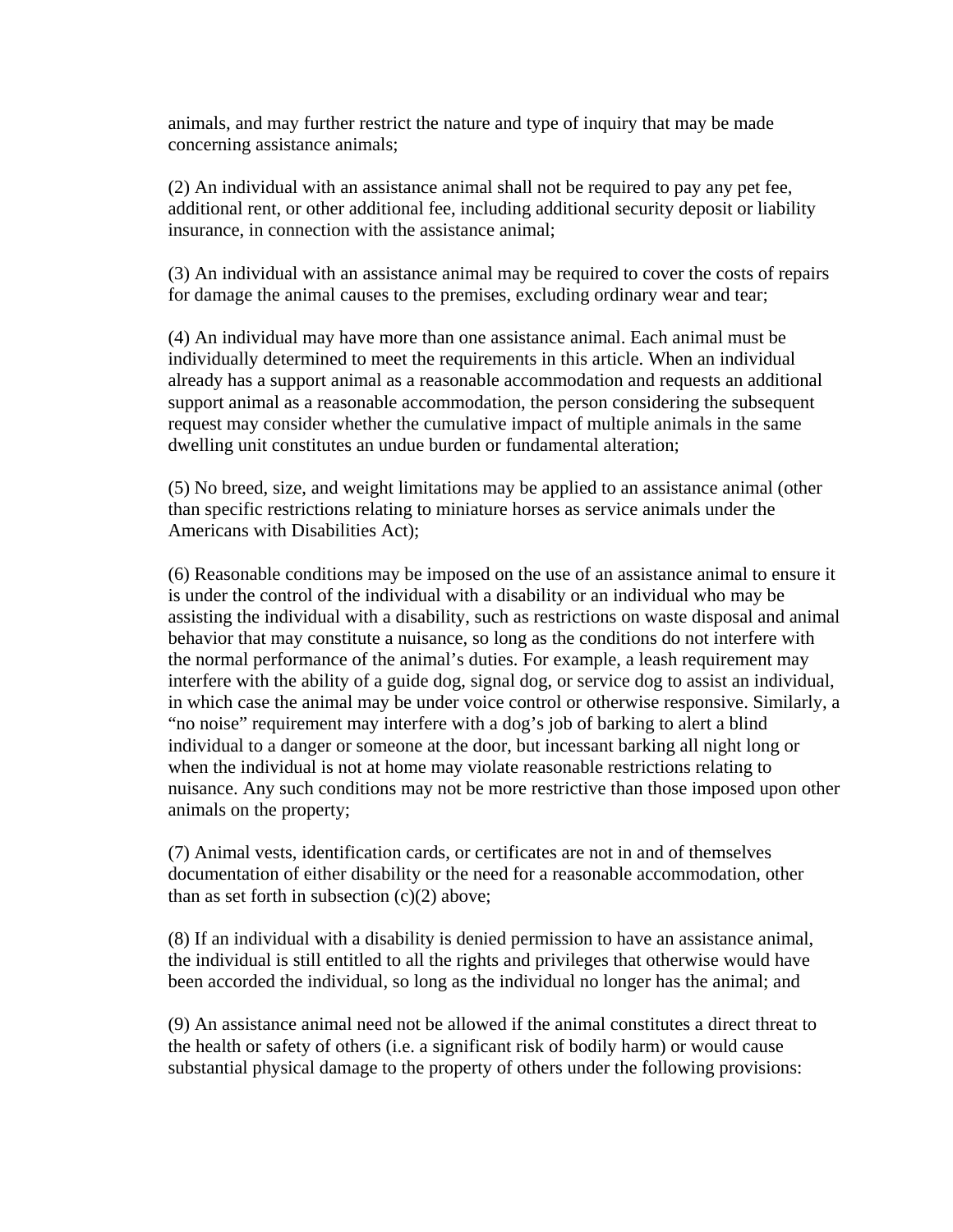(A) In addition to the reasons set out in section 12179 for denial of a request for a reasonable accommodation for a support animal, an assistance animal may be denied if:

(i) The specific assistance animal in question poses a direct threat to the health or safety of others that cannot be sufficiently mitigated or eliminated by another reasonable accommodation; or

(ii) The specific assistance animal in question would cause substantial physical damage to the property of others that cannot be sufficiently mitigated or eliminated by another reasonable accommodation;

(B) A determination that an assistance animal poses a direct threat to the health or safety of others or would cause substantial physical damage to the property of others must be based on an individualized assessment that relies on objective evidence that is sufficiently recent as to be credible, about the specific animal's actual conduct, not on mere speculation or fear about the types of harm or damage an animal may cause or on evidence about harm or damage that other animals have caused.

(C) The assessment of whether the assistance animal poses a direct threat to the health or safety of others or would cause substantial physical damage to the property of others must consider:

(i) The nature, duration, and severity of the risk of a direct threat to the health or safety of others or of substantial physical damage to the property of others;

(ii) The probability that a direct threat to the health or safety of others or substantial physical damage to the property of others will actually occur; and

(iii) Whether there are any reasonable accommodations that will eliminate the direct threat to the health or safety of others or substantial physical damage to the property of others. The reasonable accommodation provisions in Section 12176 through Section 12180 must be used to determine whether there is another or additional reasonable accommodation that would sufficiently mitigate or eliminate the problems creating the direct threat.

(D) Relevant evidence in determining whether an assistance animal imposes a direct threat includes whether there is evidence that the animal in question is currently engaging in dangerous conduct or has a recent history of overt dangerous acts, as described under Food & Agric. Code section 31601 et seq. A dog that has been finally determined by a court of law to a be "potentially dangerous dog" or "vicious dog" pursuant to Food & Agric. Code section 31601 et seq. shall presumptively be considered to pose a direct threat to the health or safety of others.

Note: Authority cited: Section 12935(a), Government Code. Reference: Sections 12920, 12921, and 12955, Government Code; Section 54.1 and 54.2, Civil Code, *Auburn Woods I Homeowners Ass'n v. Fair Employment and Housing Com'n* (2004) 121 Cal.App.4th 1578.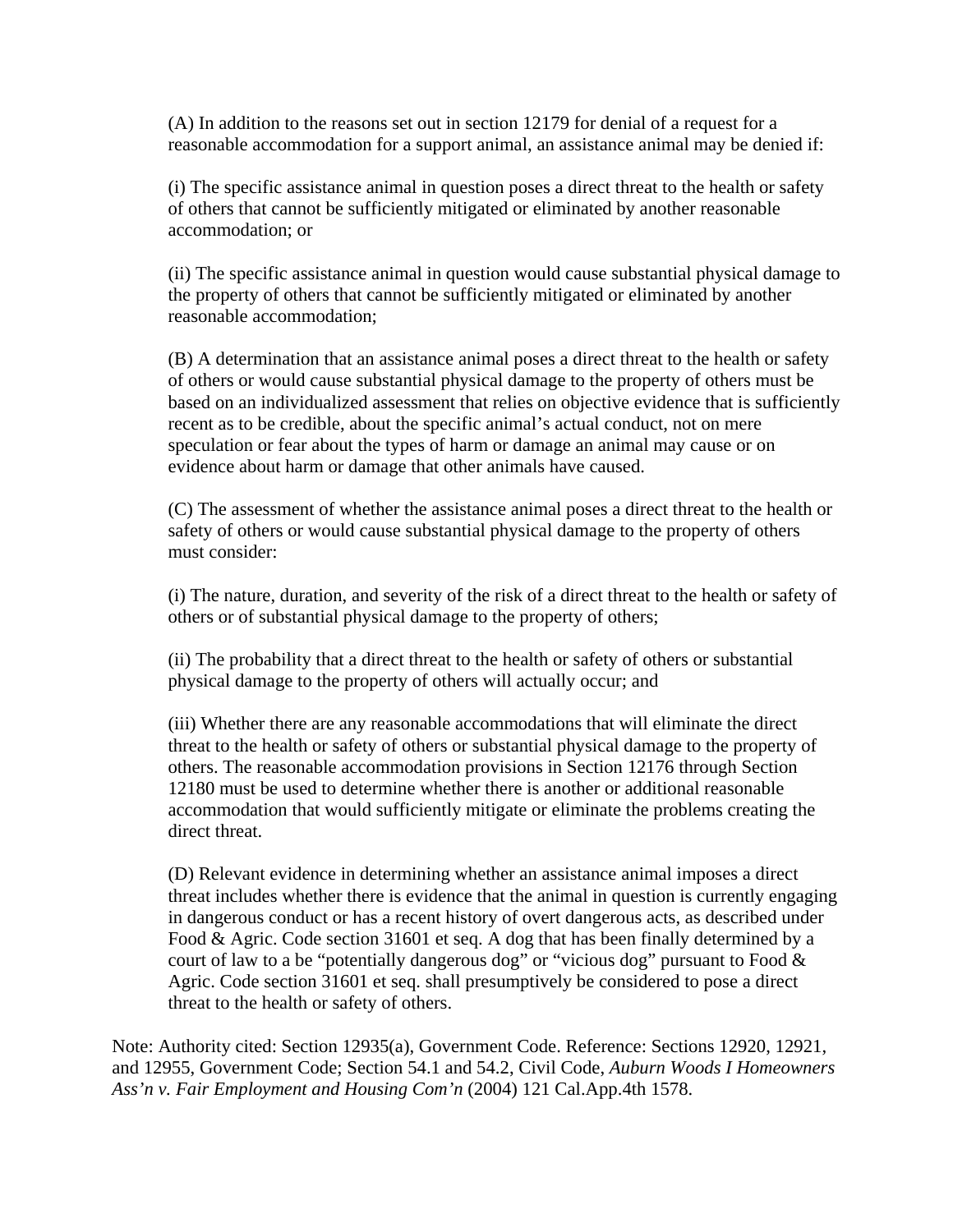#### **Articles 19-23. [Reserved]**

#### **Article 24. Consideration of Criminal History Information in Housing**

#### **§ 12265. Prohibited Uses of Criminal History Information.**

(a) Any practice of a person that includes seeking information about, consideration of, or use of criminal history information is unlawful if:

(1) It has a discriminatory effect under Article 7, unless a legally sufficient justification applies under section 12266;

(2) It constitutes intentional discrimination under section 12267;

(3) It constitutes a discriminatory statement under section 12268; or

(4) It relates to practices specifically prohibited under section 12269.

(b) Subject to the requirements in this article, persons who choose to seek, consider or use criminal history information for decisions or actions covered by the Act may either:

(1) Establish a practice that uses a "bright line" policy (that is, categorical exclusions that do not consider individualized circumstances);

(2) Establish a practice that conducts an individualized assessment of an individual's circumstances; or

(3) Establish a practice that combines a "bright line" policy with an option (either discretionary or required) for an individualized assessment of an individual's circumstances.

Note: Authority cited: Section 12935(a), Government Code. Reference: Sections 12920, 12921, 12927, 12955, and 12955.8, Government Code.

#### **§ 12266. Establishing a Legally Sufficient Justification Relating to Criminal History Information.**

(a) Persons with a practice of seeking, considering or using criminal history information that has a discriminatory effect on individuals in protected classes must establish that the practice complies with this article and meets all of the prongs of a legally sufficient justification, as set forth in this section and in subsections 12062 (c) and (d).

(b) Business establishment: A business establishment as defined in section 12005 whose practice has a discriminatory effect shall not be considered to have committed an unlawful housing practice in violation of the Act if the business establishment can establish that: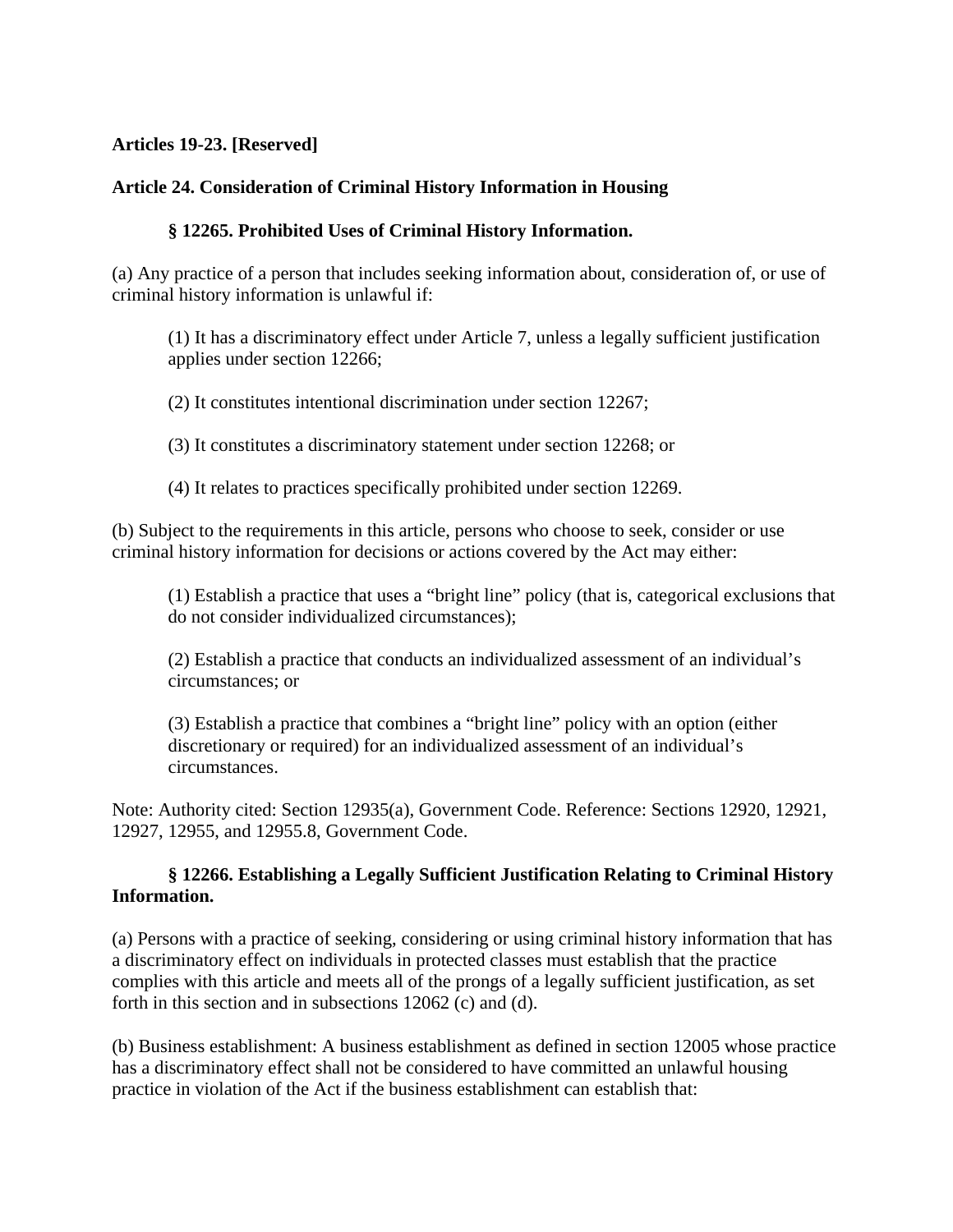(1) The practice is intended to serve a substantial, legitimate, nondiscriminatory interest, such as the safety of its residents, employees, or property, that is necessary to the operation of the business;

(2) The practice effectively carries out the identified business interest. This element requires that the practice seek, consider, and use only criminal history information regarding directly related convictions. Demonstrating that the practice effectively carries out the identified business interest requires showing that taking adverse action on the basis of the criminal conviction is necessary to prevent a demonstrable risk to accomplishing the identified interest. A demonstrable risk is a risk that is more than speculative and is based on objective evidence. For example, a recent criminal conviction for residential arson could be directly related to the risk that a person may injure other residents or property, and therefore taking adverse action on such a conviction could be necessary to prevent a demonstrable risk of such an injury. In contrast, a ten-year-old conviction for a non-alcohol related traffic offense would not likely be directly related to fulfilling financial obligations, and therefore taking adverse action on such a conviction would not be necessary to prevent a demonstrable risk to that business interest; and

(3) There is no feasible alternative practice that would equally or better accomplish the identified business interest with a less discriminatory effect.

(c) Non-Business establishment: In cases that do not involve a business establishment, the person whose practice has a discriminatory effect shall not be considered to have committed an unlawful housing practice in violation of the Act if the person can establish that:

(1) The practice is necessary to achieve a substantial, legitimate, nondiscriminatory purpose of the non-business establishment;

(2) The practice effectively carries out the identified purpose. This element requires that the practice seek, consider, and use only criminal history information regarding directly related convictions. Demonstrating that the practice effectively carries out the identified purpose requires showing that taking adverse action on the basis of the criminal conviction is necessary to prevent a demonstrable risk to accomplishing the identified interest. A demonstrable risk is a risk that is more than speculative and is based on objective evidence. For example, a recent criminal conviction for residential arson could be directly related to the risk that a person may injure other residents or property, and therefore taking adverse action on such a conviction could be necessary to prevent a demonstrable risk of such an injury. In contrast, a ten-year-old conviction for a non-alcohol related traffic offense would not likely be directly related to fulfilling financial obligations, and therefore taking adverse action on such a conviction would not be necessary to prevent a demonstrable risk to that business interest;

(3) The identified purpose is sufficiently compelling to override the discriminatory effect; and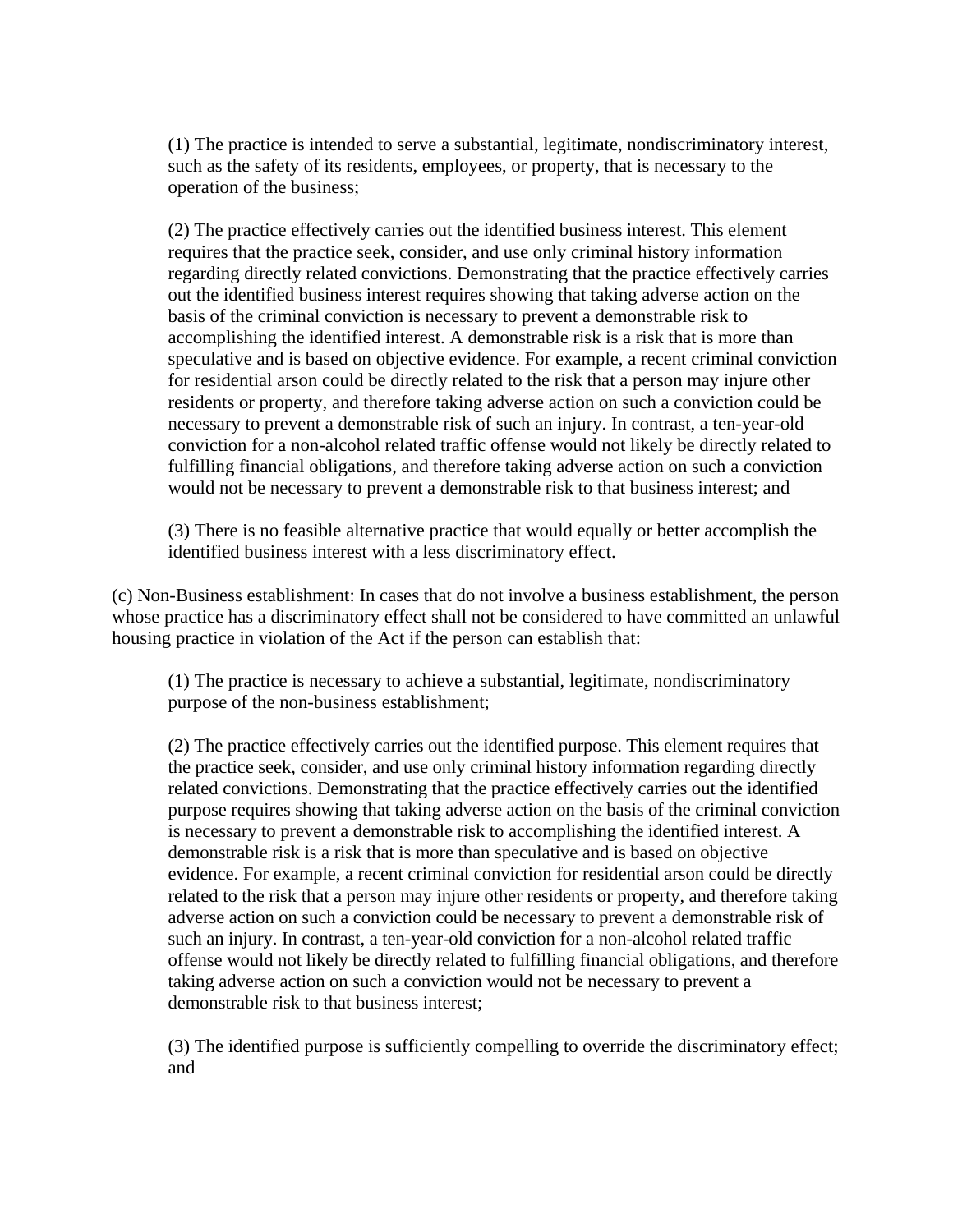(4) There is no feasible alternative practice that would equally or better accomplish the identified purpose with a less discriminatory effect.

(d) The determination of whether there is a feasible alternative practice that would equally or better accomplish the identified purpose with a less discriminatory effect is a fact-specific and case-specific inquiry and will depend on the particulars of the criminal history information practice under challenge. In making that determination, the following factors must be taken into consideration:

(1) Whether the practice provides the individual: (A) an opportunity to present individualized, mitigating information either in writing or in person; and (B) written notice of the opportunity to present mitigating information;

(2) Whether the practice requires consideration of the factual accuracy of the criminal history information;

(3) Whether the practice requires consideration of mitigating information in determining whether to take an adverse action;

(4) Whether the practice delays seeking, considering, or using a third party report of criminal history information until after an individual's financial and other qualifications are verified;

(5) Whether the practice includes providing a copy or description of a person's policy on the use of criminal history information to an individual upon request; or

(6) Any other factor that the court considers relevant to the determination.

(e) Mitigating information means credible information about the individual that suggests that the individual is not likely to pose a demonstrable risk to the achievement of the identified interest. Credible information is information that a reasonable person would believe is true based on the source and content of the information. Mitigating information includes:

(1) Whether the individual was a juvenile at the time of the conduct upon which the conviction is based;

(2) The amount of time that has passed since the date of conviction;

(3) Evidence that the individual has maintained a good tenant history before and/or after the conviction;

(4) Evidence of rehabilitation efforts, including a person's satisfactory compliance with all terms and conditions of parole and/or probation; successful completion of parole, probation, mandatory supervision, or Post Release Community Supervision; a Certificate of Rehabilitation under Penal Code section 4852.01; or other conduct demonstrating rehabilitation, such as maintenance of steady employment;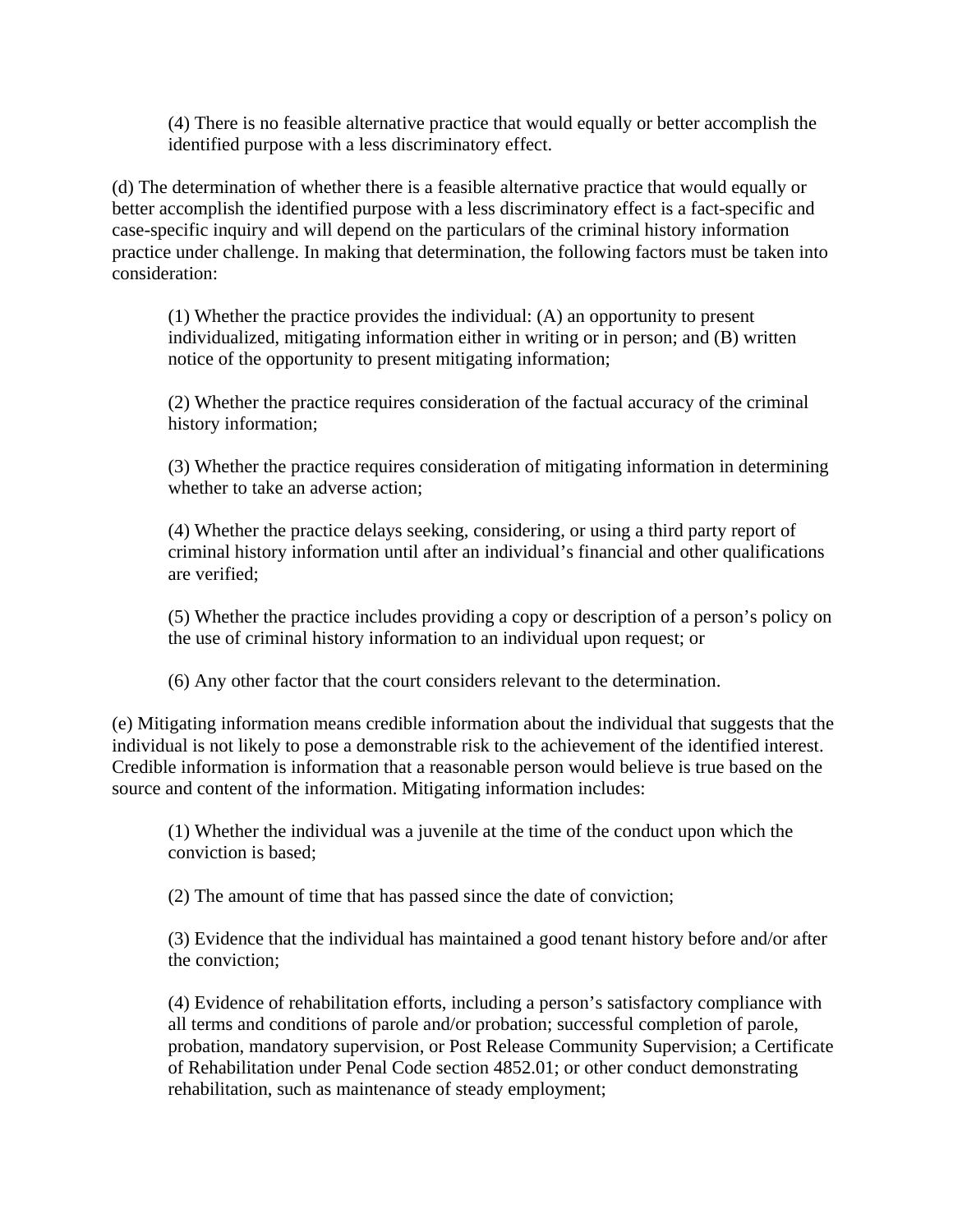(5) Whether the conduct arose from the individual's status as a survivor of domestic violence, sexual assault, dating violence, stalking, or comparable offenses against the individual;

(6) Whether the conduct arose from the individual's disability, or any risks related to such conduct, which could be sufficiently mitigated or eliminated by a reasonable accommodation; or

(7) Other relevant facts or circumstances surrounding the criminal conduct and/or conduct after the conviction.

Note: Authority cited: Section 12935(a), Government Code. Reference: Sections 12920, 12921, 12927, 12955, and 12955.8, Government Code.

#### **§ 12267. Intentional Discrimination and the Use of Criminal History Information.**

(a) Practices that seek, consider, or use criminal history information may be a discriminatory practice if they violate Government Code section 12955.8(a) and any implementing regulations by intentionally discriminating on the basis of membership in a protected class. This includes cases where selective use of the information is demonstrated to be a pretext for unequal treatment of individuals who are members of a protected class.

(1) For example, the fact that a respondent has acted upon criminal history information differently for a member of a protected class than the respondent has acted upon comparable information for another individual may demonstrate pretext.

(2) Pretext also may be shown where evidence establishes that the respondent did not actually know of the individual's criminal history information at the time of the alleged discrimination.

(b) If the different action is the result of an intervening change in policy pursuant to complying with newly adopted regulations, and the later enacted policy is applied uniformly, the different action shall not, in and of itself, be considered unlawful.

Note: Authority cited: Section 12935(a), Government Code. Reference: Sections 12920, 12921, 12927, 12955, and 12955.8, Government Code.

#### **§ 12268. Discriminatory Statements Regarding Criminal History Information.**

(a) A person's notice, advertisement, application, or other written or oral statement regarding criminal history information that violates Government Code section 12955(c) or its implementing regulations or which conflicts with the provisions in this article and Article 7 shall be a violation of the Act.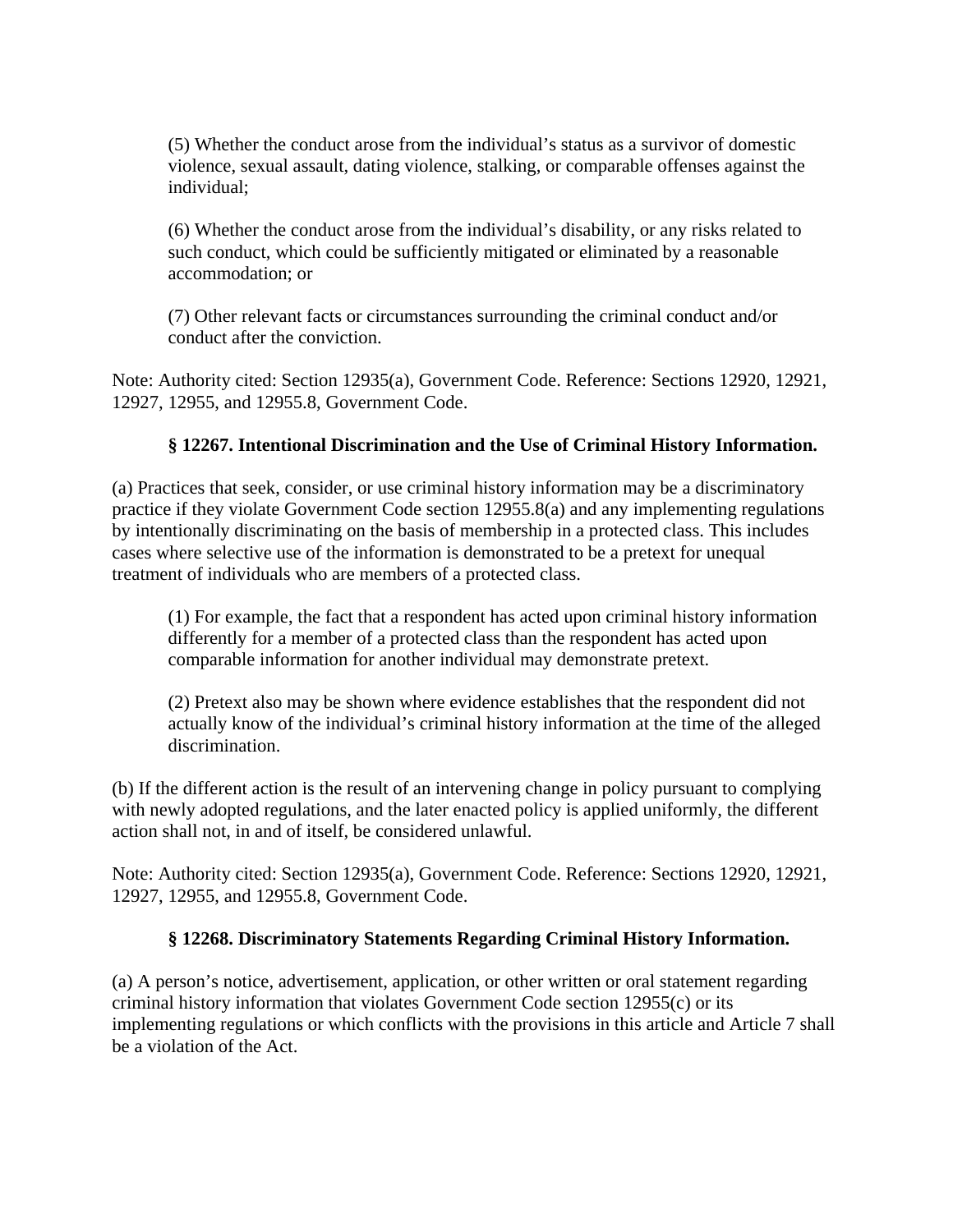(b) Advertising a lawful screening policy or providing individuals a copy of a lawful screening policy pursuant to section 12266(d)(5) is not unlawful. Offering an individual an opportunity to present individualized, mitigating information pursuant to section 12266(d) and (e) is not unlawful.

Note: Authority cited: Section 12935(a), Government Code. Reference: Sections 12920, 12921, 12926, 12927, 12955, and 12955.6, Government Code.

# **§ 12269. Specific Practices Related to Criminal History Information.**

(a) It is unlawful for a person to:

(1) Seek, consider, use, or take an adverse action based on criminal history information about any arrest that has not resulted in a criminal conviction;

(2) Seek, consider, use, or take an adverse action based on information about any referral to or participation in a pre-trial or post-trial diversion program or a deferred entry of judgment program; provided that if this information was provided by an individual for purposes of offering mitigating information, a person may consider and use such information;

(3) Seek, consider, use, or take an adverse action based on information about any criminal conviction that have been sealed, dismissed, vacated, expunged, sealed, voided, invalidated, or otherwise rendered inoperative by judicial action or by statute (for example, under California Penal Code sections 1203.1 or 1203.4); provided that if this information was provided by an individual for purposes of offering mitigating information, a person may consider and use such information;

(4) Unless pursuant to an applicable court order, seek, consider, use or take an adverse action based on any adjudication in the juvenile justice system, or information regarding a matter considered in or processed through the juvenile justice system; provided that if this information was provided by an individual for purposes of offering mitigating information, a person may consider and use such information; or

(5) Implement a "blanket ban" or categorical exclusion practice that takes adverse action against all individuals with a criminal record regardless of whether the criminal conviction is directly related to a demonstrable risk to the identified substantial, legitimate, nondiscriminatory interest or purpose. Examples of such prohibited practices include bans against all individuals with a criminal record, bans against all individuals with prior convictions, bans against all individuals with prior misdemeanors, and bans against all individuals with prior felonies.

(b) While laws regulating investigative consumer reports, such as California Civil Code section 1785.13(a)(6), allow the reporting of certain criminal history information up to seven years from the date of disposition, release or parole, a court may consider shorter look-back periods in its determination of whether there is a feasible alternative practice under subsection 12266. A look